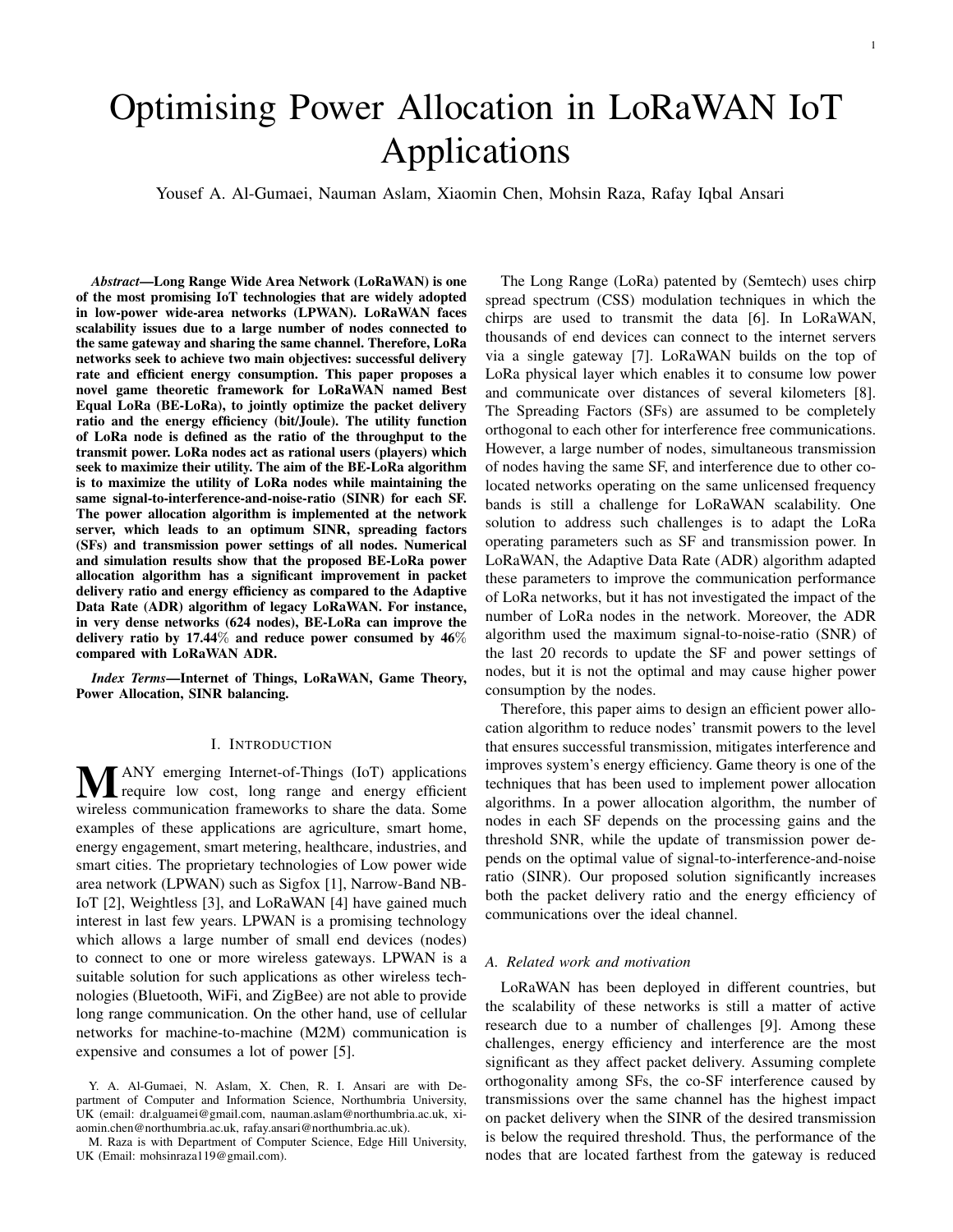greatly due to the "capture effect" [10], which occurs when a weaker signal is suppressed by a much stronger signal transmitted by the nodes located closer to the gateway [11].

To the best of our knowledge, limited research has been conducted on addressing the scalability of LoRaWAN based on the packet collision, interference, and power allocation. The problems of scalability and the LoRa performance have been analyzed using simulations in [12], [13], and [14] without considering ADR or any other SF and power allocation adaptation algorithms. The evaluation of the link level performance of LoRa has been presented in [15], in which the numerical results show that the collisions between packets with different SFs can cause packet loss due to high interference. In [9], the performance of a LoRa system was analyzed under the capture effect, in which the signal-to-interference-ratio (SIR) of a desired signal should be above the required threshold for successful packet reception. The co-SF interference was modeled using stochastic geometry. Authors in [16] evaluated the scalability and throughput of LoRaWAN deployments based on the capture effect and coverage models under the impact of co-SF and inter-SF interference. Therefore, the system level performance of a LoRa network based on the interaction behavior between the self-interested LoRa nodes in the same SF is yet to be modeled and investigated. In [17], allocating resources amongst the available servers has been studied using a combination of LoRaWAN and traditional public safety networks and a self enforcing agreement was established based on game theory. This combination and the self enforcing agreement were not used to optimize the transmission resources between nodes and gateway. In the subsequent, we present the contributions and unique aspects of this work.

#### *B. Contributions*

In this paper, it is demonstrated that by using optimal power control, LoRaWAN nodes can maximize packets delivery ratio, reduce collisions and improve energy efficiency. This paper proposes SINR balancing using optimal power allocation such that all packets received at the gateway have the same signal power. Nodes located at a shorter distance from the gateway can achieve SINR balancing by using lower transmission power resulting in the significant reduction of their own energy as well as the overall energy of the system. To achieve this balancing, a best equal SINR power allocation (BE-LoRa) to improve the performance of LoRaWAN is proposed. The problem of power allocation is formulated as a non-cooperative power control game to define the utility function and game model. The non-cooperative power control model is used to derive the proposed BE-LoRa scheme by assuming equal SINR of received packets at the gateway. The process involves computation of optimal SINR values at the network server which are used to allocate SFs, update the power settings and send these new settings to LoRa nodes as ADR commands. The computation of optimal SINR is performed by considering key network parameters such as the number of active LoRaWAN nodes and their processing gains. In this work, class A LoRa nodes are able to increase SF if the uplink transmission cannot reach the gateway. If there is no downlink frame received by a LoRa node, the node increases the SF for the following uplink frame. This increases the probability of reaching a gateway and receiving the new settings acknowledgment (ACK) of SF and transmission powers from the network server via the two short downlink windows. The network server assists the nodes by sending the final settings of SF and transmission power via two short downlink windows and this cooperation leads to performance optimization at LoRa nodes. The network server starts to assign SFs to the nodes based on the received RSSI and the total number of nodes in the system. The number of nodes in each SF is based on the percentage that has been computed at the target SINR and guarantees that all nodes can maintain this target. Next, the network server computes the best equal SINR (optimal SINR) based on the number of nodes in each SF and updates the nodes' transmission power levels based on these optimal values. Based on the channel condition of the node, the network server is able to update (decrease or increase) node's transmission power to achieve this optimal SINR until all nodes reach equilibrium. At equilibrium, all nodes achieve the same optimal SINR, though different power transmission levels are used. Furthermore, the energy consumption of a particular node is the total energy used by the node divided by the number of messages received by the network server. Reducing the power level of nodes with good channel conditions not only leads to decreased interference but also improves the energy efficiency of the system. The key contributions of this paper are summarized as follows:

- 1) *Design:* A best equal SINR (BE-LoRa) power allocation algorithm is designed to improve the energy efficiency performance and the packet delivery ratio of LoRaWAN.
- 2) *Implementation:* BE-LoRa power allocation is implemented using a game theoretic framework. A suitable utility function is proposed, which satisfies the trade-off between the probability of packet success rate and the power consumption. For the sake of demonstration, the BE-LoRa power allocation is implemented in a single cell scenario, however, it is also applicable to a multicell scenario.
- 3) *Analysis and Comparison*: In addition, the BE-LoRa algorithm is formulated analytically and a simulation model is presented. The results have been compared with the legacy LoRaWAN ADR.

The remainder of this paper is organized as follows. Section II provides a background on the LoRaWAN networks, architecture, and type of classes used in communications. Section III describes the system model of LoRaWAN. Section IV presents the non-cooperative power allocation approach that results in Nash equilibrium solution. Section V presents the BE-LoRa scheme. Section VI presents the numerical results of the proposed scheme and a comparison with the legacy LoRaWAN ADR. Finally, Section VII concludes this paper and discusses future directions of this work.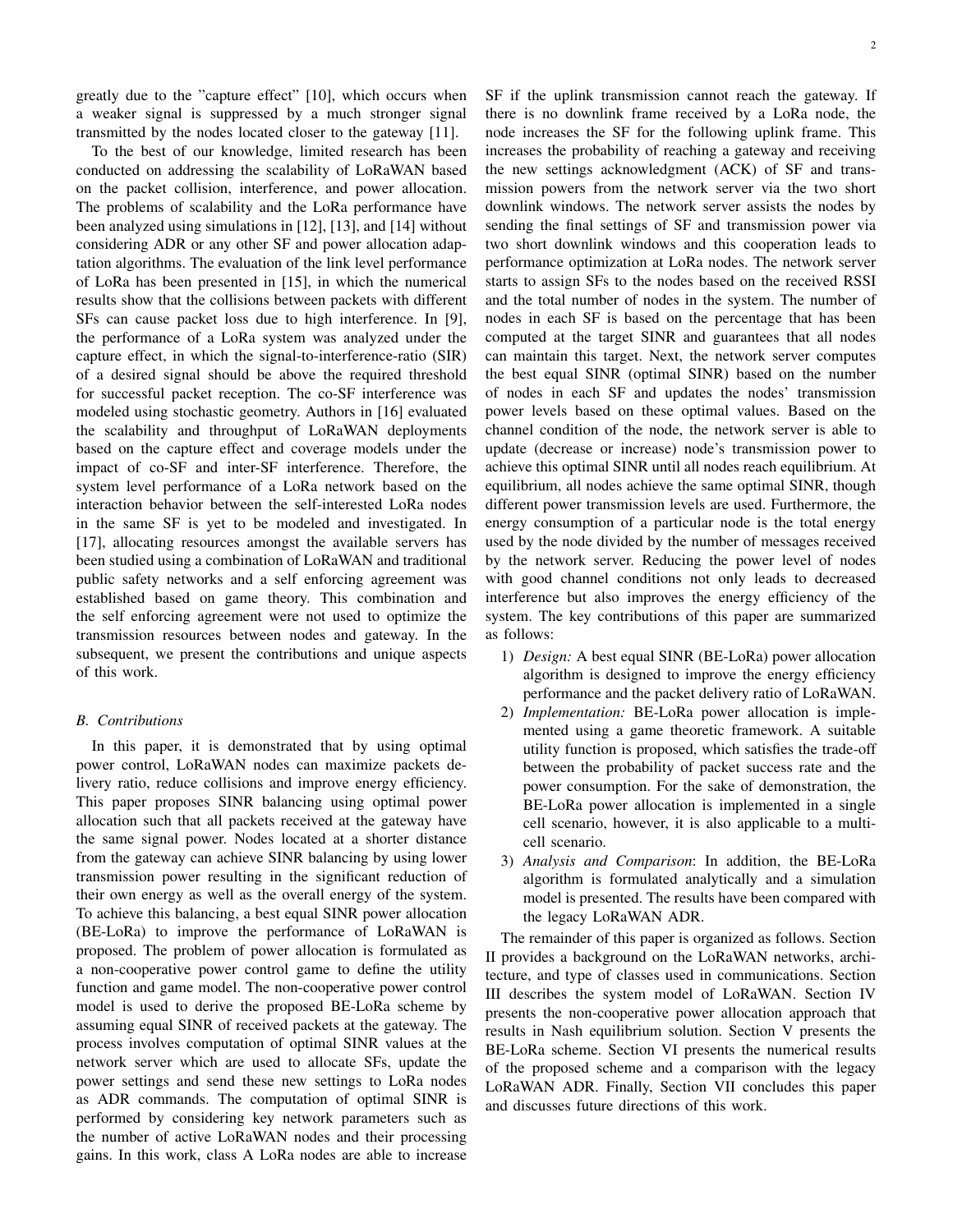TABLE I LORAWAN CONFIGURATION TABLE [19]

| Configuration  | Bit rate [b/s] | <b>Required SNR [dB]</b> |
|----------------|----------------|--------------------------|
| SF12 / 125 kHz | 293            | $-20.0$                  |
| SF11/125 kH    | 537            | $-17.5$                  |
| SF10 / 125 kHz | 976            | $-15.0$                  |
| SF9 / 125 kHz  | 1757           | $-12.5$                  |
| SF8 / 125 kHz  | 3125           | $-10.0$                  |
| SF7 / 125 kHz  | 5469           | $-7.5$                   |

#### II. LORAWAN BACKGROUND

#### *A. LoRaWAN overview*

LoRaWAN is developed as an open standard by LoRa Alliance [4]. LoRa itself refers to long range and is a physical layer modulation technique derived from chirp spread spectrum (CSS) technology. LoRa is proprietary standard owned by Semtech and patented in 2014 [18]. LoRa implements CSS modulation to improve receiver sensitivity, noise immunity and interference avoidance. The LoRaWAN architecture uses star topology in which the end devices (nodes) transmit and received signals at a single or multiple access points (gateways). These gateways forward the received packets to the network servers which are connected over the standard Internet protocol (IP) network. In addition, network servers are also connected to the application servers over IP.

In LoRaWAN, the theoretical bit rate at SF  $k$ ,  $k =$ 7, 8, 9, ..., 12, is given by:

$$
R^{\text{SF}_k} = \frac{BW \times \text{SF}_k \times CR}{2^{\text{SF}_k}} \tag{1}
$$

where  $BW$  is the bandwidth in [Hz],  $CR$  is the code rate and SF indicates spreading factor.

Table I summarizes the bit rate and SNR at BW=125 kHz for the LoRaWAN configuration considered in this paper.

#### *B. LoRaWAN communication*

The nodes in LoRaWAN can be implemented in three different classes:

- 1) Class A: LoRaWAN devices in this class have lowest power consumption. Nodes in Class A use pure ALOHA, and it opens two receive windows at specific times after an uplink transmission. The network server can respond by sending the acknowledgement (ACK) to one of these windows but not both. In case of receiving ACK in the first window, the node will not open the second receive window and if the network server does not respond in either of these windows, the node retransmits the message until ACK is received.
- 2) Class B: it is extendable to class A in which the nodes are synchronized using periodic beacons sent by the gateway to allow the scheduling of additional receive windows for ACK messages. The time between two scheduling receive windows is known as ping period and the time between two beacons (including the two received windows of class A) is known as the beacon period [20]. The power consumption in this class depends on the downlink traffic.

3) Class C: nodes using this class keep the receiving time slot open except when they are in transmission mode. The power consumption of this class is the highest due to the higher channel listening times.

Typically, class A and B nodes are battery-powered, while class C devices are powered by the electrical network due the higher energy requirements [21].

In LoRaWAN, nodes can adapt data rate if uplink transmissions are not followed by a downlink response from the network. A node begins to step up transmit power level to the maximum before doing the same for spreading factor to improve the robustness of the link [22]. Increasing transmit power can establish more reliable communications but it compromises energy efficiency. Moreover, a node can also request the network server to monitor and control the communication link between itself and the gateway by setting the ADR bit to be 1 (ADR =1) in the uplink message. When the network server detects the ADR bit as 1, it compares the link quality of the last e.g. 20 packets received with the margin SNR. If the link quality is higher than the margin SNR, the network decides to reduce SF and then the transmit power of that particular node. This reduction will decrease the data rate and reduce power consumption. It is found that the ADR decision of updating SF or transmission power for a particular node is dependent on the channel conditions, without considering the impact of the interference resulting from the increasing number of nodes.

## III. SYSTEM MODEL

In this paper, wireless LoRaWAN network with  $M$  class A LoRaWAN nodes is considered, which are distributed around one base station (gateway) located at the cell centre. It is assumed that all LoRaWAN nodes inside the cell can successfully communicate with the gateway using the available sets of spreading factors and transmit powers. In this work, nodes do not update the spreading factor when the channel conditions change as in the ADR scheme, but the  $SF_k$  are assigned to the nodes by network server based on the received RSSI and the percentage number of nodes in each SF. The subscript  $k$  has a range of  $k = 7, 8, \ldots, 12$ . As shown in Fig. 1, SF is assigned to nodes based on RSSI and the interference occurs when the same SF nodes are transmitting simultaneously.

The path loss model between the nodes and the gateway is considered to be the log-distance path model with shadowing [23]. The received power  $p_{rec,i}$  of packet send by node i is given by

$$
p_{rec,i}[\text{dB}] = p_i - PL(d_0) - 10n\log 10\left(\frac{d_i}{d_0}\right) + X_\sigma \qquad (2)
$$

where  $p_i$  is transmit power of node i,  $PL(d_0)$  is the mean path loss at the reference distance  $d_0$  in [dB],  $d_i$  is the distance between node  $i$  and the gateway,  $n$  is the path loss exponent, and  $X_{\sigma}$  is a zero-mean Gaussian distributed random variable with standard deviation  $\sigma$  [dB]. The path loss model is highly dependent on the environment. Based on the empirical measurements in [12], given  $d_0 = 40$ m, it is determined that in the considered environment  $PL(d_0)$  is 127.41dB, n is 2.08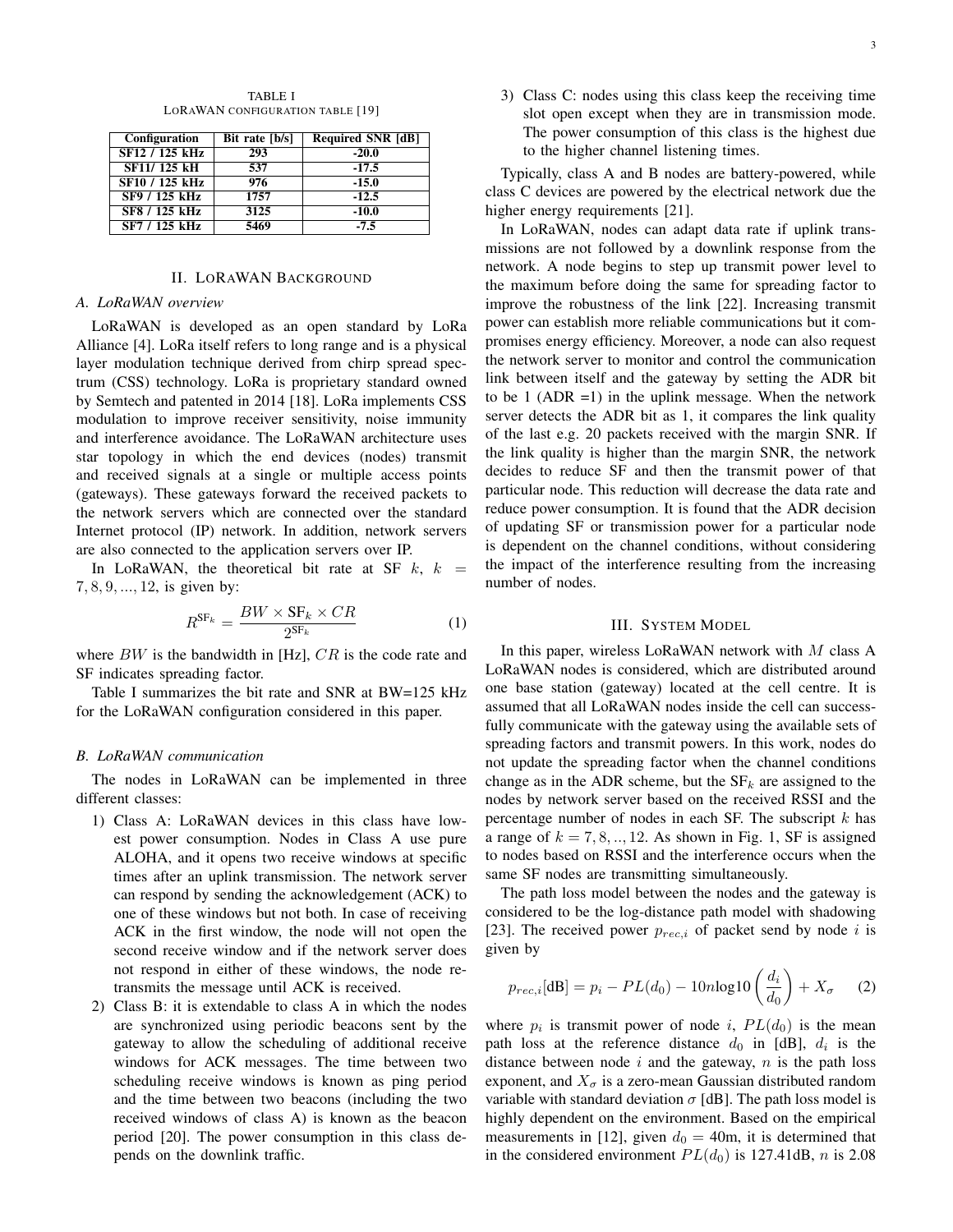

Fig. 1. System model of LoRaWAN

and  $\sigma$  is 3.57 dB. To investigate the performance of a single LoRaWAN node under the simultaneous interfering transmissions, only co-SF interference is considered. The impact of inter-SF interference is negligible due to the orthogonality of SFs and the lower value of the margin SIR between different SFs.

The processing gain  $G_p^{\text{SF}_k}$  for SF k can be calculated by [24]:

$$
G^{\text{SF}_k} = 10 \cdot \log_{10} \left( \frac{R_c}{R_b^{\text{SF}_k}} \right) \text{dB} \tag{3}
$$

where  $R_c = BW$  is the chip rate (chips/second) and  $R_b^{\text{SF}_k}$ is the bit rate (bits/second) as presented in Eq. (1). The processing gain in each SF is a value in dB which is added to the received signal to ensure that signals can be decoded successfully. It increases by 2.5dB between two consecutive SFs.

The signals sent by nodes with the same or different SFs can overlap in time and frequency at the receiver. In such cases with simultaneous reception of packets, the demodulator output can be indistinct depending on the signal to interference ratio threshold (i.e. SIR  $\approx$  SINR) [16]. Any signal with  $SF_k$ can be decoded correctly only if the SIR of the received signal compared to interference signals (interference plus noise) is above the margin. The SIR margin for two cases, inter-SF interference (different SF) and co-SF interference (same SF) are presented in Table II., [25]:

Table II highlights that the highest SIR margins occur when the desired and interfering signals have the same SF. Thus, we can conclude that any packet can be received and decoded successfully if the SIR is greater than the highest margin SIR (6 dB) regardless of the spreading factor, SF. The SINR of node i with a spreading factor  $SF_k$  has the following general form [14]:

$$
\gamma_i^{\text{SF}_k} = \frac{G_i^{\text{SF}_k} p_{rec,i}}{\sigma^2 + \sum_{j=1, j \neq i}^{M_k} p_{rec,j}} \tag{4}
$$

TABLE II SIR MARGIN BETWEEN THE DESIRED SIGNAL AND THE INTERFERING SIGNAL [25]

| $SIR$ [dB] |       |       | Q     | 10    |       | 12    |
|------------|-------|-------|-------|-------|-------|-------|
|            |       | $-16$ | -18   | $-19$ | -19   | $-20$ |
|            | $-24$ | 6     | $-20$ | $-22$ | $-22$ | $-22$ |
| Q          | $-27$ | $-27$ | 6     | $-23$ | -25   | $-25$ |
| 10         | $-30$ | $-30$ | $-30$ | 6     | $-26$ | $-28$ |
| 11         | $-33$ | $-33$ | $-33$ | $-33$ | 6     | $-29$ |
| 12         | $-36$ | $-36$ | $-36$ | -36   | -36   | 6     |

where  $G_i^{\text{SF}_k}$  is the processing gain of the *i*th LoRa node,  $p_{rec,i}$ is the received power of node  $i$ ,  $p_{rec,j}$  is the received power of the interfering node j which uses the same SF, and  $\sigma^2$  is the additive white Gaussian noise.

It is noted that SINR of node  $i$  is highly affected by interfering transmissions from the same SF (i.e. co-SF), compared to the interference caused by signals using different SFs (inter-SF). Thus, the summation of powers in the denominator of Eq. (4) represents the co-SF interference. To ensure successful decoding of a packet received from node  $i$ , the following inequality holds:

$$
\gamma_i^{\text{SF}_k} \ge \Gamma_i \tag{5}
$$

where  $\Gamma_i$  is the target SINR.

#### IV. NON-COOPERATIVE POWER ALLOCATION GAME

#### *A. LoRa node utility function*

LoRaWAN gateway uses the cyclic redundancy check (CRC) to detect errors at the receiver such that the probability of undetected transmission errors is negligible. When the gateway detects an error in a packet, it will request a packet re-transmission. With perfect error detection, we can express the packet success rate (PSR) as  $P_s = (1 - P_b)^L$ , where  $P_b$ is the bit error rate and  $L$  is the length of packet in bits. To achieve successful packet delivery with minimal power consumption, we need to express the utility function as a ratio of throughput to transmit power. In a game model, all nodes will seek to maximize this utility by selecting their transmit power from the power strategy set. In case of transmit power  $p_i = 0$ , for all modulation schemes, the best strategy for the receiver is to make a guess for each bit, resulting in  $P_s = 2^{-L}$ , resulting in infinite utility [26]. To avoid the utility maximization solution to be  $p_i = 0$ , we approximate the PSR using an efficiency function that closely follows the behavior of PSR, while producing  $P_s = 0$  when the transmit power equals to 0. The efficiency function should closely follow the PSR of a specific modulation. In [26], authors investigated the PSR for various modulation schemes. In this work, the popular approximation of PSR for the CSS modulation is used:

$$
f_i(\gamma_i^{\text{SF}_k}) = (1 - 0.5e^{-\alpha \gamma_i^{\text{str}_k}})^L
$$
 (6)

 $SF<sub>t</sub>$ 

where  $f_i(\gamma_i^{\text{SF}_k})$  refers to the efficiency function, and  $\alpha$  is a constant which depends on the system modulation. The efficiency function is a sigmoid function which has the following properties:

1)  $f : [0, \infty] \rightarrow [0, 1]$  is continuous, 2)  $f(0) = 0$  and  $\lim_{(\gamma^{SF_k}) \to \infty} 1$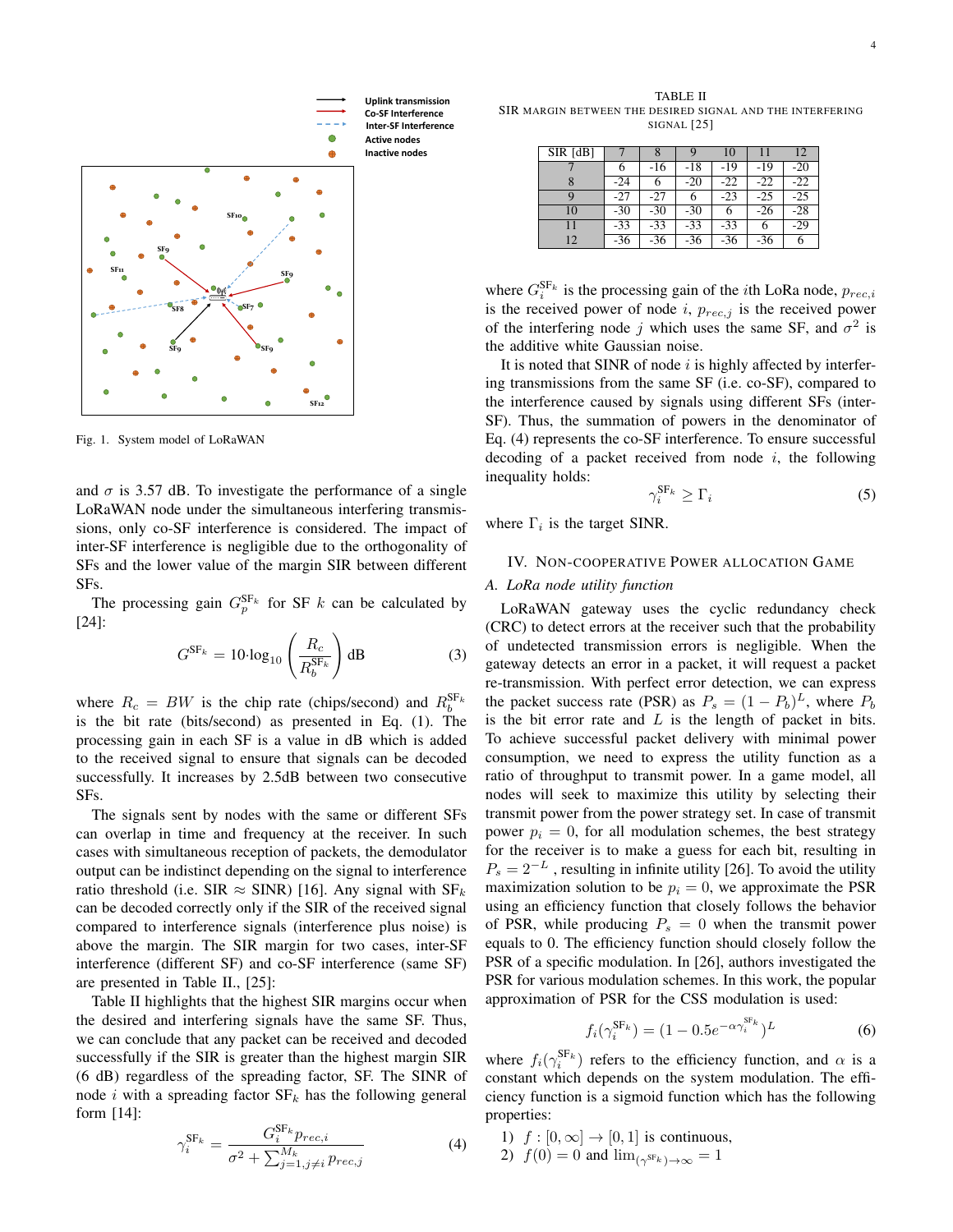

Fig. 2. The packet success rates of Multiple Frequency Shift Keying modulation (M-FSK) with different  $SF_k$  and the efficiency function versus SINR with  $\alpha = 1$ 

- 3)  $f' : (0, \infty) \rightarrow (0, f'_{max})$  for some finite constant  $f_{max}^{'} > 0$
- 4)  $f'(\gamma^{\text{SF}_k}) \rightarrow \infty = \mathcal{O}((\gamma^{\text{SF}_k}))^{-2}$

As CSS and M-FSK belong to the same modulation family (orthogonal modulations), they perform exactly the same over AWGN channel [27]. Fig. 2 demonstrates the PSR of coherence FSK for different SFs used in LoRaWAN over an AWGN channel, and the efficiency function proposed in Eq. (6).

It can be observed that the efficiency increases as a function of SINR, which is further determined by the transmit power  $p_i$  and the path gain  $h_i$  as  $p_{rec,i} = P_i h_i$ . Although increasing the transmission power of a node can improve the SINR and consequently the PSR, it comes at the cost of additional energy consumption and undue interference with other nodes. Therefore, a utility function is introduced to achieve a good balance between the packet success rate and the energy consumption. The utility function is defined as a ratio of the throughput to the transmit power, i.e.,

$$
u_i^{\text{SF}_k}(p_i, \mathbf{p}_{-i}^{\text{SF}_k}) = \frac{R^{\text{SF}_k}(1 - 0.5e^{-\alpha \gamma_i^{\text{or}_k}})^L}{p_i} \frac{\text{bits}}{\text{Joule}},\qquad(7)
$$

 $\epsilon$ E

where  $\mathbf{p}_{-i}^{\text{SF}_{k}} = [p_1, ..., p_{i-1}, p_{i+1}, ..., p_{M_k}]$  is the set of transmission powers of all nodes except node  $i$  using the same  $SF_k$ .

The transmit powers  $\{p_i; i = 1, ..., M_k\}$  can be optimized by following a distributed paradigm based on game theory.

## *B. Game Model*

Each LoRa node aims to maximize it's own utility function  $u_i^{\text{SF}_k}$  to achieve a higher probability of packet success rate and to reduce the power consumption. Mathematically, it can be modeled by the expression of a basic game form in which LoRa nodes act as decision makers. LoRa nodes select their power level from a strategy power set. Thus, the basic power allocation game (normal form) can be expressed as:

$$
\mathcal{G}^{\text{SF}_k} = \{ \mathcal{M}^{\text{SF}_k}, \{ \mathcal{P}_i^{\text{SF}_k} \}_{i=1}^{M_k}, \{ u_i^{\text{SF}_k} \}_{i=1}^{M_k} (p_i, \mathbf{p}_{-i}^{\text{SF}_k}) \} \qquad (8)
$$

where  $\mathcal{M}^{\text{SF}_k} = 1, 2, ..., M_k$  is the player set for each  $\text{SF}_k$ ,  $\mathcal{P}_i^{\text{SF}_k}$  is the *i*th player's power set, and  $u_i^{\text{SF}_k}$  is the utility function defined in Eq. (7). In a distributed power allocation mechanism, each node uses only the local information to update its transmit power. The distributed power allocation can be implemented using a non-cooperative game theory, where the action of any node will affect the utility of all other nodes. The set of powers  $P^*$  resulting from the noncooperative game is called Nash equilibrium at which no node acting alone can find a power level that increases its utility  $u_i^*$ when all nodes use  $P^*$ . At Nash Equilibrium, all nodes attain the same signal-to-interference and noise ratio  $(\gamma_i^{SF_k})^*$ , which is obtained by differentiating the utility function Eq. (7) with respect to the power  $p_i$  and setting the derivative equal to zero, i.e.,  $\partial u_i^{\text{SF}_k}(p_i, \mathbf{p}_{-i}^{\text{SF}_k}) / \partial p_i = 0$ . The partial derivative of  $u_i^{\text{SF}_k}(.)$ with respect to  $p_i$  is given by [26], Appendix I:

$$
\frac{\partial u_i^{\mathrm{SF}_k}(p_i, \mathbf{p}_{-i}^{\mathrm{SF}_k})}{\partial p_i} = \frac{1}{p_i^2} (f_i'(\gamma_i^{\mathrm{SF}_k})(\gamma_i^{\mathrm{SF}_k}) - f_i(\gamma_i^{\mathrm{SF}_k})) \tag{9}
$$

By setting the right side of Eq. (9) equal to zero, the value of  $\gamma_i^{SF_k}$  represents the Nash equilibrium solution, i.e.  $\frac{1}{p_i^2} (f'(\gamma_i^{SF_k})(\gamma_i^{SF_k}) - f(\gamma_i^{SF_k})) = 0$ . Assuming that the efficiency function is given by Eq. (6) with  $\alpha = 1$ , and expressing  $f'(\gamma_i^{SF_k})$  in terms of  $f(\gamma_i^{SF_k})$ , we get

$$
\frac{L}{2}(\gamma_i^{\text{SF}_k}) + \frac{1}{2} = e^{(\gamma_i^{\text{SF}_k})}
$$
\n(10)

It can be deduced that the right-hand side of the above equation is convex in  $\gamma_{i_{\text{cm}}}^{\text{SF}_k}$ , and the left-hand side is monotonously increasing in  $\gamma_i^{SF_k}$ , and Eq. (10) is satisfied at  $\gamma_i^{SF_k} = 0$ . Therefore, there exists another positive value of  $\gamma_i^{SF_k}$  that satisfies Eq. (10). It can be seen from Eq. (10) that this value is the same for all nodes for all SFs while assuming that all nodes operate with the same efficiency function. Let this value be  $\gamma_i^{\text{SF}_k} = (\gamma^{\text{SF}_k})^* \ \forall k = 7, 8, ..., 12$  which can be computed numerically from Eq. (10).

The Nash equilibrium resulting form Eq. (10) is inefficient because there is another set of power  $P^{\prime} < P^*$  which can generate higher utility for one or more nodes, without decreasing the utilities of other nodes. Some earlier works used price function as a solution to obtain a Pareto optimal [26], [28]. Despite the fact that price function can produce Nash equilibrium power where all nodes have higher utility, it leads to an inequitable equilibrium. In LoRaWAN and some energy-efficient technologies, using price function to optimize the transmit power is inefficient as it uses a gradient search procedure that exhibits slower convergence property than SINR balancing schemes [29]. Therefore, the SINR balancing method in LoRaWAN is introduced in this paper to offer practical and cheaper implementation. The proposed approach is referred to Best Equal LoRa (BE-LoRa).

## V. BEST EQUAL SINR POWER ALLOCATION

As discussed previously, the Nash equilibrium achieved by maximizing the utility function of the game in Eq. (7) is inefficient because there exits another set of power that can achieve higher utility. Therefore, in this paper a power allocation scheme is proposed for LoRaWANs which requires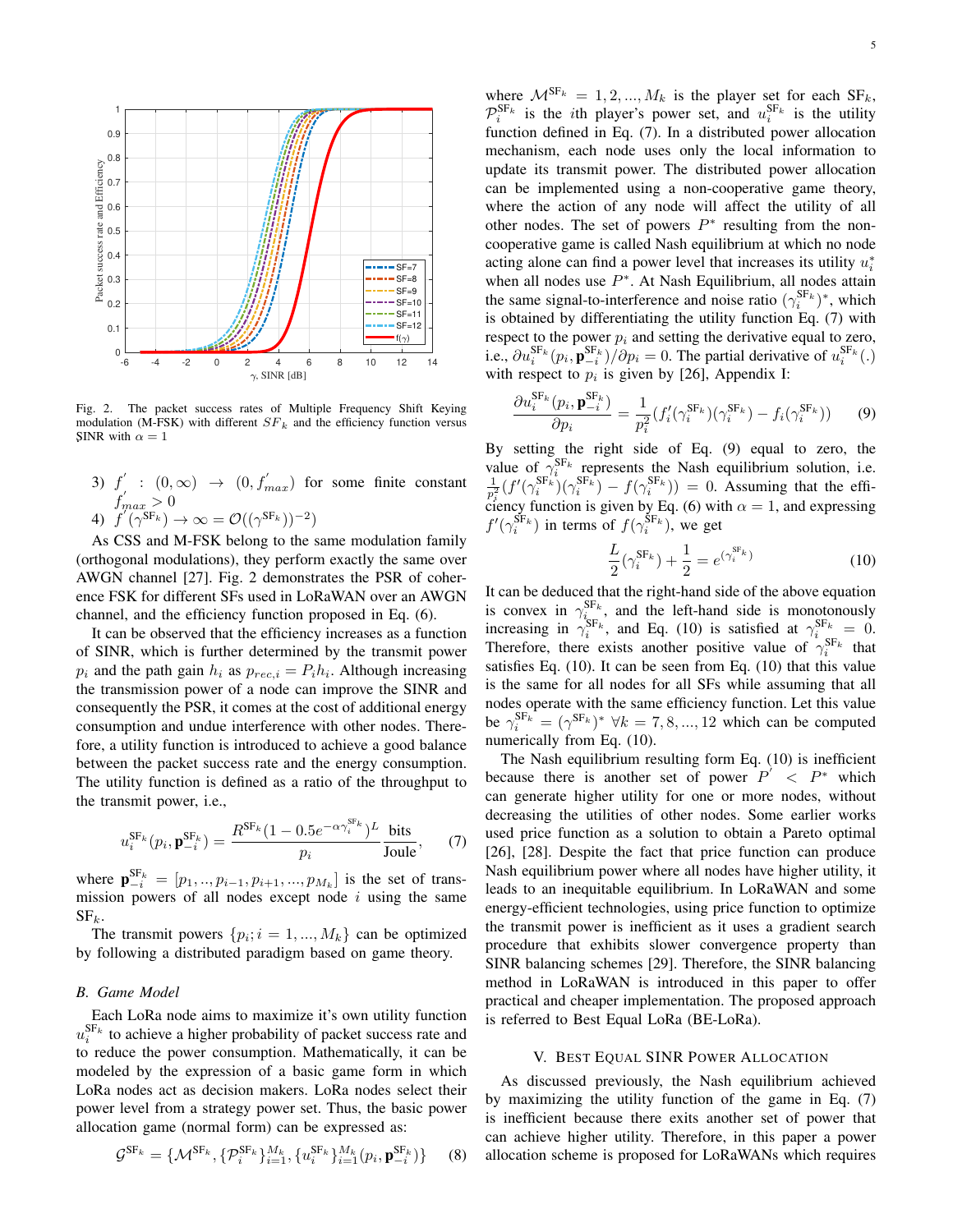all the nodes operate with the same SINR. In this scheme, all LoRa nodes adjust their transmit power levels to attain the optimal solution  $(\gamma^{\text{SF}_k})^{opt}$ , which is computed at the network server for each SF. It depends on the number of active LoRa nodes and the processing gain of each SF. In the ADR algorithm, nodes update spreading factor and transmission power based on the channel condition (link-based adaptation), while the interference that depends on the number of nodes is not considered. For this reason, we consider the scenario where all LoRa nodes are assigned to SFs based on RSSI and a percentage and all nodes converge to an equilibrium set of power achieving the same  $(\gamma^{SF_k})^T$ .

#### *A. The inefficient solution of Nash Equilibrium*

It is known that there exists an  $\epsilon$  < 1 such that if all the nodes update their transmit power by that amount (with network cooperation), it will lead to an improvement on all nodes' utilities [29], [30]. The nodes' transmit powers were set to achieve an equal received power at the gateway. In [29], a condition of solution is given as  $\gamma_i^{\epsilon} = \gamma_j^{\epsilon}$ ,  $\forall i \neq j, \forall i, j \in M_k$ , which means that all the received SINRs must be equal. This leads to nodes aiming for the same received power,  $p_{rec,i}$  =  $p_{rec}, \forall i \in M_k$ . Hence, the optimal SINR is  $\gamma_i^{\epsilon} = (\gamma^{\text{SF}_k})^{opt}$ and the critical  $\epsilon^* = \frac{(\frac{G_p^{\text{SF}} k}{(\gamma^{\text{SF}} k)^*} - (M_k - 1))}{S_{\text{FF}}^{\text{SF}} k}$ , where  $\epsilon^*$  is unique.

 $\frac{G_p^{\text{SF}_k}}{(\gamma^{\text{SF}_k})^{opt}} - (M_k-1))$ The target SINR  $(\gamma^{SF_k})^T$  guarantees that all LoRaWAN

nodes operate with the same SINR and their signals received at the gateway have the same power level  $p_{rec,i} = p_i h_i$ . Thus, at the balanced SINR where  $\gamma_i^{\text{SF}_k} = (\gamma^{\text{SF}_k})^T$ , Eq. (4) can be rewritten as:

$$
(\gamma^{\rm SF_k})^T = \frac{G_p^{\rm SF_k} p_{rec}^{\rm SF_k}}{\sigma^2 + (M_k - 1) p_{rec}^{\rm SF_k}}
$$
(11)

and,

$$
p_{rec}^{\text{SF}_k} = p_i h_i = \frac{(\gamma^{\text{SF}_k})^T \sigma^2}{G_p^{\text{SF}_k} - (M_k - 1)(\gamma^{\text{SF}_k})^T}
$$
(12)

Whereas, the utility function in Eq. (7) can be rewritten with respect to  $(\gamma^{\text{SF}_k})^T$  when the *i*th LoRa node achieves the target SINR  $(\gamma^{\text{SF}_k})^T$ :

$$
u_{i} = \frac{R^{\text{SF}_{k}} f\left((\gamma^{\text{SF}_{k}})^{T}\right) h_{i} [G_{p}^{\text{SF}_{k}} - (M_{k} - 1)(\gamma^{\text{SF}_{k}})^{T}]}{(\gamma^{\text{SF}_{k}})^{T} \sigma^{2}}
$$
  
= 
$$
\frac{R^{\text{SF}_{k}} f\left((\gamma^{\text{SF}_{k}})^{T}\right) h_{i}}{\sigma^{2}} \left[\frac{G_{p}^{\text{SF}_{k}}}{(\gamma^{\text{SF}_{k}})^{T}} - (M_{k} - 1)\right]
$$
(13)

It can be seen from Eq. (13) that the target  $(\gamma^{SF_k})^T$  affects utility for all nodes in the same way. It can also be seen that the utility of node  $i$  is a linear function of the path gain  $h_i$ , which is further determined by the node location. Similar to any spread spectrum technique, the feasibility of the system depends on the number of devices that can operate simultaneously. To ensure that the utility of node  $i$  is larger than 0, we can derive an upper bound for  $M_k$ , i.e. the maximum number of nodes that can simultaneously operate with  $(\gamma^{SF_k})^T$  exists, which is given by,

$$
M_k \le 1 + \frac{G_p^{\text{SF}_k}}{(\gamma^{\text{SF}_k})^T}
$$
 (14)

From this feasibility condition, we can also interpret that in a LoRaWAN system with  $M_k$  nodes, there exists an upper bound on  $(\gamma^{SF_k})^T$  that all  $M_k$  nodes can simultaneously achieve:  $\sim$ CE

$$
(\gamma^{\text{SF}_k})^T \le \frac{G_p^{\text{SF}_k}}{M_k - 1} \tag{15}
$$

The right hand side of Eq. (15) represents the ratio of processing gain to the number of interfering LoRa nodes in each SF. In this study, all LoRa nodes seek to maintain SINR value which produces optimum utility value as expressed by Eq. (7).

#### *B. Necessary Conditions for Maximum*

The utility maximization of transmission power for node  $i$  is equivalent to utility maximiziation of SINR. Thus, the utility maximization problem as advocated in [31] can be expressed as,

$$
\max_{p_i} u_i = \max_{(\gamma^{\text{SF}_k})^T} \frac{R^{\text{SF}_k} f\left((\gamma^{\text{SF}_k})^T\right) h_i}{\sigma^2} \Big[ \frac{G_p^{\text{SF}_k}}{(\gamma^{\text{SF}_k})^T} - (M_k - 1) \Big] \tag{16}
$$

It is possible for the network server to find the optimum target SINR for each SF depending on the number of active nodes that are connected to the gateway. The network server computes the optimal target SINR by taking the derivative of utility function in Eq. (13) with respect to  $(\gamma^{\text{SF}_k})^T$  and equating it to zero. The resulting differential equation is given by:

$$
\left(1 - \frac{(\gamma^{\mathrm{SF}_k})^T (M_k - 1)}{G_p^{\mathrm{SF}_k}}\right) f'\left((\gamma^{\mathrm{SF}_k})^T\right) (\gamma^{\mathrm{SF}_k})^T = f\left((\gamma^{\mathrm{SF}_k})^T\right)
$$
\n(17)

The optimal target SINR  $(\gamma^{SF_k})^{opt}$  is the solution to Eq. (17). It can be seen that the right hand side of Eq. (17) is positive because the value of the efficiency function  $f(\cdot)$ given by Eq. (6) is positive. As  $f(\cdot)$  is a monotonically increasing function,  $f'((\gamma^{SF_k})^T) \geq 0 \ \forall (\gamma^{SF_k})^T \geq 0$ . We thus obtain  $\left(1 - \frac{(\gamma^{\text{SF}_k})^T (M_k - 1)}{\gamma^{\text{SF}_k}}\right)$  $G_{p}^{{\rm SF}_k}$  $\Big) \geq 0$ . This implies that  $0 \le (\gamma^{SF_k})^T \le \frac{G_F^{SF_k}}{M_k-1}$  when  $M_k > 1$ . It indicates that there exists an optimal  $(\gamma^{\text{SF}_k})^T = (\gamma^{\text{SF}_k})^{opt} \in \left[0, \frac{G_p^{\text{SF}_k}}{M_k-1}\right]$ such that  $u'$   $((\gamma^{SF_k})^{opt}) = 0$ . and it must be a maximum [32]. Moreover, with a constant value of  $G_p^{\text{SF}_k}$ , it is also noter from Eq. (17) that as  $M_k$  increases the target SINR  $(\gamma^{SF_k})^T$  must decrease to compensate for the increase in  $M_k$ . In case of  $M_k = 1$ ,  $(\gamma^{\text{SF}_k})^{opt} = (\gamma^{\text{SF}_k})^*$  because Eq. (17) reduces to Eq. (10).

#### *C. Uniqueness of the Solution*

The optimum SINRs obtained by solving Eq. (17) are less than the respective values obtained by finding Nash equilibrium, i.e.  $(\gamma^{SF_k})^{opt} < (\gamma^{SF_k})^*$ , so we should only limit our search to  $(\gamma^{SF_k})^{opt} \in [0, (\gamma^{SF_k})^*]$ . Eq. (17) can be rewritten as follows

$$
\left(1 - \frac{(\gamma^{\text{SF}_k})^T (M_k - 1)}{G_p^{\text{SF}_k}}\right) = \frac{f\left((\gamma^{\text{SF}_k})^T\right)}{f'\left((\gamma^{\text{SF}_k})^T\right)(\gamma^{\text{SF}_k})^T}
$$
(18)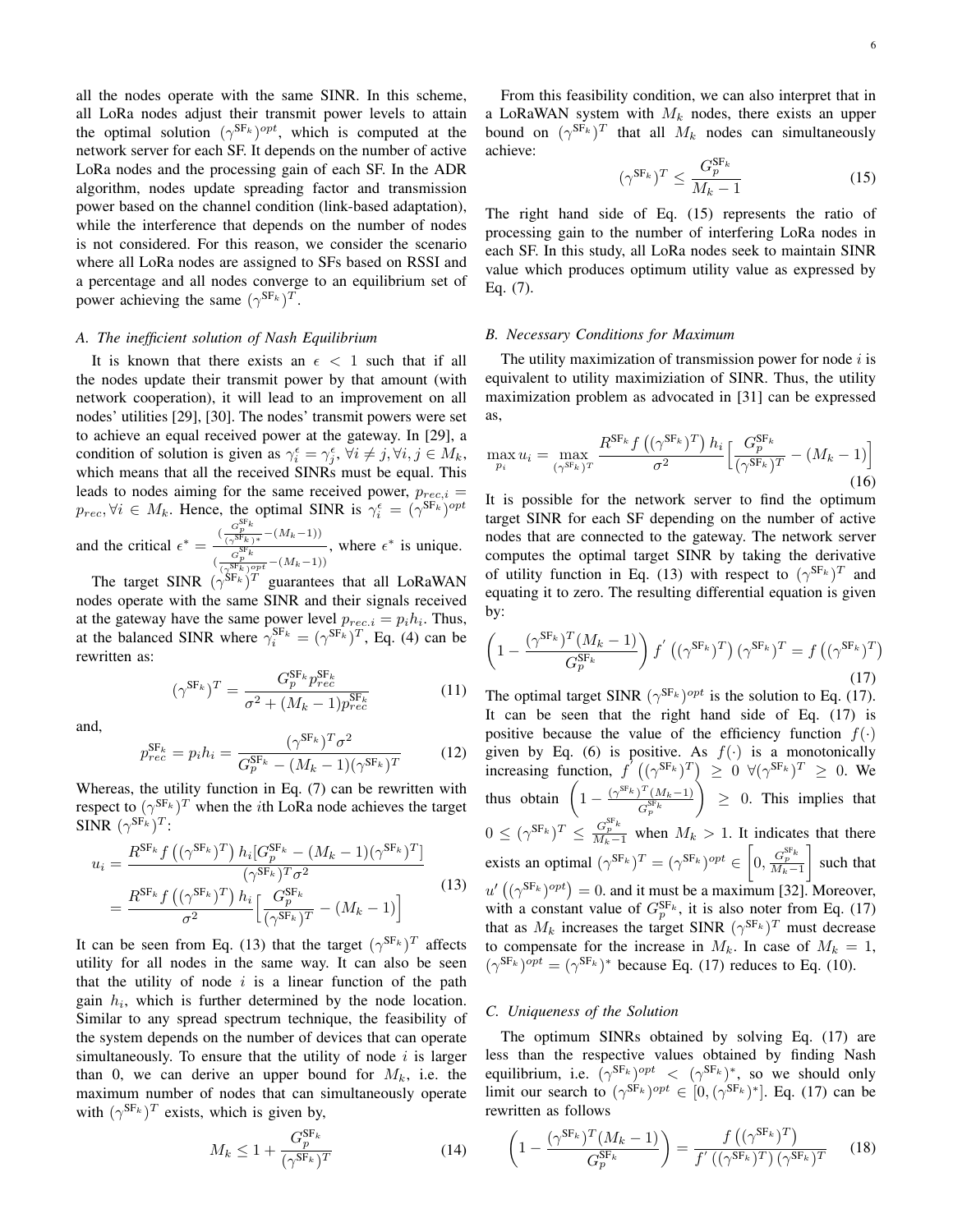We know from [33] that the function

$$
g\left((\gamma^{\mathrm{SF}_{k}})^{T}\right) = f\left((\gamma^{\mathrm{SF}_{k}})^{T}\right) - f'\left((\gamma^{\mathrm{SF}_{k}})^{T}\right)(\gamma^{\mathrm{SF}_{k}})^{T} \quad (19)
$$

represents the y-intercept of the line tangent to  $f(\gamma^{\text{SF}_k})$  at the point  $(\gamma^{SF_k})^T$ . From the properties 1) and 2) of the efficiency function, the tangent line of  $f((\gamma^{SF_k})^T)$  approaches to 1 when  $(\gamma^{\text{SF}_k})^T \rightarrow \infty$ , and hence  $\lim_{(\gamma^{\text{SF}_k})^T \rightarrow \infty} g((\gamma^{\text{SF}_k})^T) = 1$ . With the property 4) of the efficiency sigmoid function, this implies that  $\lim_{(\gamma^{\text{SF}_k})^T \to \infty} (\gamma^{\text{SF}_k})^T f'((\gamma^{\text{SF}_k})^T) = 0.$ 

Given that  $g(0) = 0$  and  $g((\gamma^{SF_k})^T) < 0, \forall (\gamma^{SF_k})^T \in$  $(0, (\gamma^{SF_k})^*]$ , we can get

$$
\frac{f((\gamma^{\mathrm{SF}_k})^T)}{(\gamma^{\mathrm{SF}_k})^T f'((\gamma^{\mathrm{SF}_k})^T)} \le 1, \ \forall (\gamma^{\mathrm{SF}_k})^T \in [0, (\gamma^{\mathrm{SF}_k})^*] \tag{20}
$$

Given aforementioned general properties of the efficiency function  $f((\gamma^{SF_k})^T)$  in section IV, we find an additional property as follows:

**Property 5):**  $h\left((\gamma^{\text{SF}_k})^T\right) \equiv \frac{f\left((\gamma^{\text{SF}_k})^T\right)}{\sqrt{(\gamma^{\text{SF}_k})^T f\left((\gamma^{\text{SF}_k})^T\right)}}$  $\frac{J(\sqrt{f^2 f^2})}{(\gamma^{SF_k})^T f'((\gamma^{SF_k})^T)}$  is convex [32].

*Proposition 1:* Given that  $h((\gamma^{SF_k})^T)$  is convex for  $(\gamma^{\text{SF}_k})^T \in (0, (\gamma^{\text{SF}_k})^*)$ , there exist values  $(\gamma^{\text{SF}_k})^{opt} \in$  $(0, (\gamma^{SF_k})^*)$  such that Eq. (17) is satisfied if and only if  $h'(0) < -(M_k - 1)/G_p^{\text{SF}_k}$ . Further,  $(\gamma^{\text{SF}_k})^{opt}$  are the values which maximize Eq.  $(13)$  for each SF.

*Proof*: As in [32], the left hand side (LHS) of Eq. (18) is a decreasing line with slope  $-(M_k - 1)/G_p^{\text{SF}_k}$ . The function decreasing line with slope  $-(Mk - 1)/G_p$ . The function<br>  $h((\gamma^{SF_k})^T)$  is the right hand side (RHS) of Eq. (18). If  $h'(0) < -\left(M_k - 1\right)/G_p^{\text{SF}_k}$ , since  $\left(h(\gamma^{\text{SF}_k})^T\right)$  is convex, the value of  $h(\gamma^{\text{SF}_k})^T$  must eventually start increasing. Since  $h((\gamma^{\text{SF}_k})^T)$  never takes values less than zero, there must be a non-zero point where the curves of LHS and RHS of Eq. (18) intersect, as shown in Fig. (3). Conversely,if  $h'(0) \ge -(M_k - 1)/G_p^{\text{SF}_k}$ , as  $h(\gamma^{\text{SF}_k})^T$  is convex it will never intersect the line with a slope  $-(M_k - 1)/G_p^{\text{SF}_k}$ . Since a solution does exist and it is greater than zero, we end up with a contradiction. Therefore, we can conclude that  $h'(0)$  <  $-(M_k - 1)/G_p^{\text{SF}_k}$ . As the only other solution to Eq. (17) is 0 and we know that it does not lead to a maximum, we conclude that  $(\gamma^{\text{SF}_k})^{opt}$  is the maximum and it is the only non-zero solution to Eq. (17).

# *D. Feasibility of*  $(\gamma^{SF_k})^{opt}$

To find that the obtained values  $(\gamma^{\text{SF}_k})^{opt}$  are indeed feasible, Eq. (4) can be rewritten as:

$$
\gamma_i^{SF_k} = \frac{G_{p,i}^{SF_k} p_{rec,i}}{\sigma^2 + \sum_{j=1, j \neq i}^{M_k} p_{rec,j}} = G_{p,i}^{SF_k}(CIR_i)
$$
(21)

where  $CIR<sub>i</sub>$  is the carrier-to-interference and noise ratio. The feasibility constraint obtained from [32] are

$$
\sum_{i=1}^{M_k} \frac{CIR_i}{CIR_i + 1} < 1 \qquad \text{if } \sigma^2 > 0 \tag{22}
$$

and

$$
\sum_{i=1}^{M_k} \frac{CIR_i}{CIR_i + 1} = 1 \quad \text{if } \sigma^2 = 0 \tag{23}
$$



Fig. 3. Left hand side and right hand side of Eq. (18) with different values of SF.

We consider the scenario where  $\sigma^2 > 0$ . Since all the  $M_k$ nodes in  $SF_k \forall k = 7, 8, ..., 12$ , have the same processing gain based on Eq. (3), and all of them achieve the maximum utility at  $(\gamma^{SF_k})^T = (\gamma^{SF_k})^{opt}$ , Eq. (22) can be rewritten as

$$
\sum_{i=1}^{M_k} \frac{(\gamma^{\text{SF}_k})^{opt}}{(\gamma^{\text{SF}_k})^{opt} + G_p^{\text{SF}_k}} < 1\tag{24}
$$

It can be further deduced that

$$
(\gamma^{\text{SF}_k})^{opt} < \frac{G_p^{\text{SF}_k}}{M_k - 1} \qquad \forall k = 7, 8, ..., 12 \tag{25}
$$

which is identical to the feasibility constraint given in Eq.  $(15)$ .

## *E. Pareto Optimality of BE-LoRa*

In the proposed work, Pareto optimal solution as described in [26] is modified to conform with BE-LoRa problem formulation.  $-\rightarrow$ 

*Theorem 1:* A vector  $\overrightarrow{(\gamma^{SF_k})^*}(\overrightarrow{\beta})$  that solves the social problem given by Eq. (25) is Pareto optimal with  $\overrightarrow{\beta}$  being a vector of positive scalars,  $\beta_i > 0$ ,  $\forall \beta_i \in \vec{\beta}$ . Further, the solution exists, is unique and independent of  $\beta_i$ 

$$
\max_{\overline{\gamma_i^{\text{SF}}}^k} \sum_{i}^{M_k} \beta_i u_i
$$
\n
$$
= \max_{\overline{\gamma_i^{\text{SF}}}^k} \sum_{i}^{M_k} \beta_i \frac{R^{\text{SF}_k} f\left((\gamma^{\text{SF}_k})^T\right) h_i}{\sigma^2} \left[ \frac{G_p^{\text{SF}_k}}{(\gamma^{\text{SF}_k})^T} - (M_k - 1) \right]
$$
\n
$$
= \max_{\overline{\gamma_i^{\text{SF}_k}}} \left( \sum_{i}^{M_k} \beta_i \frac{h_i}{\sigma^2} \right) R^{\text{SF}_k} f\left((\gamma^{\text{SF}_k})^T\right) \left[ \frac{G_p^{\text{SF}_k}}{(\gamma^{\text{SF}_k})^T} - (M_k - 1) \right]
$$
\n(26)

*Proof*: The maximum of  $R^{\text{SF}_k} f\left( (\gamma^{\text{SF}_k})^T \right) \left[ \frac{G_p^{\text{SF}_k}}{(\gamma^{\text{SF}_k})^T} - (M_k -$ 1) is independent of  $\beta_i$ . Since we have proved that  $f\left((\gamma^{\text{SF}_k})^T\right) \left[\frac{G_{p}^{\text{SF}_k}}{(\gamma^{\text{SF}_k})^T} - (M_k - 1)\right]$  has a unique maximum the proof is complete. The reason that the solution is independent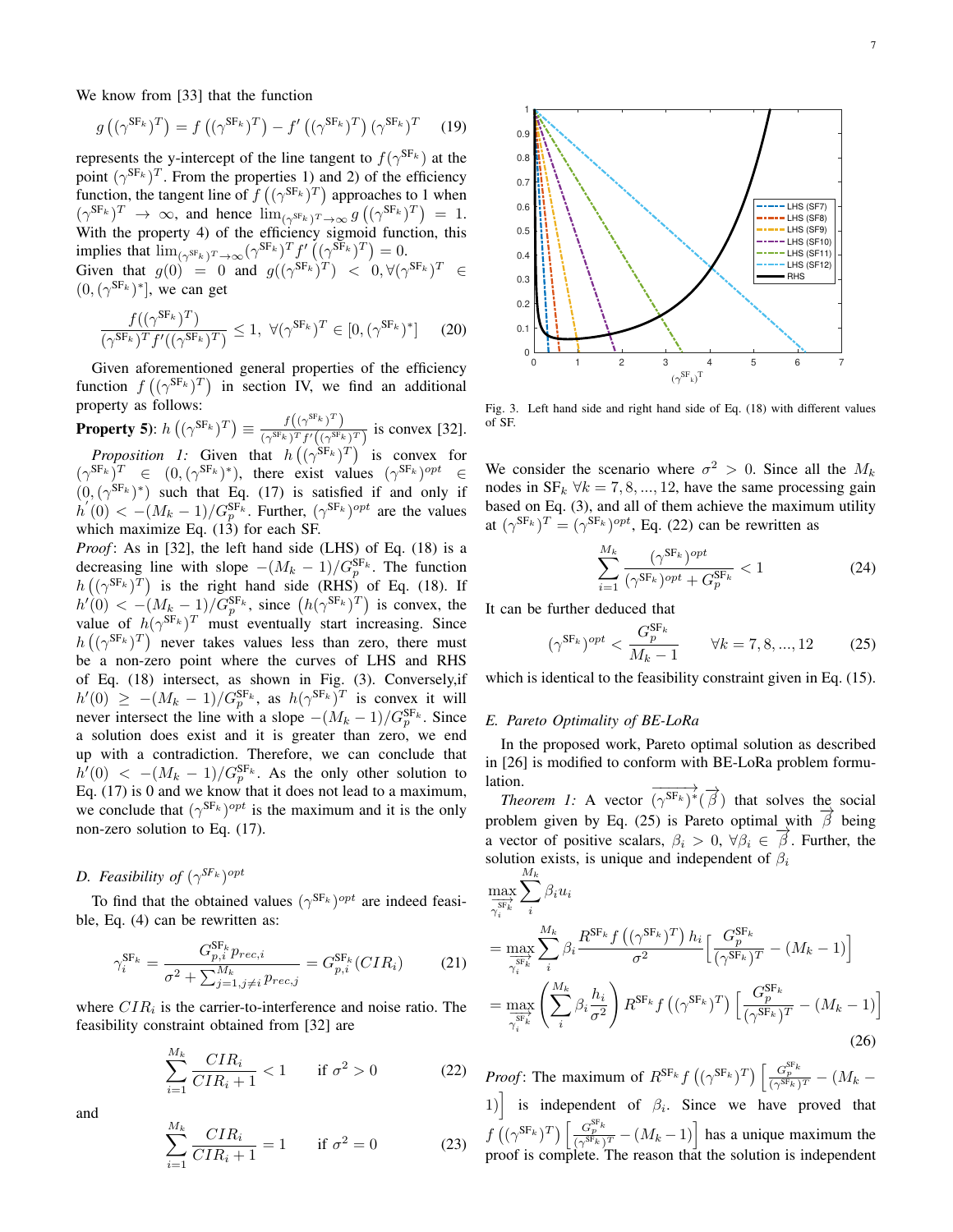of  $\beta_i$ 's is because the users have already agreed to operate at equal received powers.

## VI. BEST EQUAL-SINR ALGORITHM

The BE-LoRa power allocation algorithm operates to maintain the SINR of each LoRa node above the target SINR. The maximum number of LoRa nodes in each SF can be computed using Eq. (14) while considering the target SINR for all LoRa nodes to be  $\Gamma = 6$ dB.

Eq. (17) is solved to find the optimal target SINR for each SF given the number of LoRa nodes. Fig. 4 shows the optimum target SINR versus the number of nodes for different SFs. The crossing points of colored curves with the dashed black line (SINR target  $\Gamma_i$ ) represent the maximum number of LoRaWAN nodes in each SF that can operate simultaneously. Fig. 4 can assist with determining the best target SINR set  $[(\gamma^{\text{SF}_7})^{opt}, (\gamma^{\text{SF}_8})^{opt}, ..., (\gamma^{\text{SF}_{12}})^{opt}]$  when the number of simultaneous LoRa nodes in each SF is smaller than the maximum number at the crossing point. Accordingly, the optimum number of simultaneous LoRa nodes in each SF can be used by the network server for SF assignment. The percentages are summarized in Table III for BE-LoRa algorithm.

TABLE III PERCENTAGE OF NODES ASSIGNED TO EACH SPREADING FACTOR IN BE-LORA.

| Spreading factor        |      |     |      |  |  |
|-------------------------|------|-----|------|--|--|
| No of nodes at $\Gamma$ |      |     |      |  |  |
| Percentage of nodes %   | 2.56 | .49 | 7.69 |  |  |

The BE-LoRa algorithm is running on a network server which is capable of changing the transmission power and assigning end nodes to a certain SF. The database at the network server contains the list of all nodes with the last RSSIs, and the network server is able to sort this list of nodes based on RSSI in descending order (from the highest RSSI to the lowest). Then, the network server assigns the SFs to the nodes based on the percentages provided in Table III. It also estimates the SNR from the received frames at gateway and gets the maximum value of the last 20 records to compare it with the optimal SINR. In the BE-LoRa algorithm, 1dB margin is used between the optimal SINR and the maximum SINR to stop updating the power within this margin. The network server decreases (or increases) the transmission power by 1 dBm when the max SINR is greater (or less) than the optimal SINR plus 1dB. The newly calculated SF and transmit power are transmitted to a LoRa node through a downlink frame. The LoRa node updates its SF and transmission power settings according to the settings received from the network server and uses these new settings for the following transmissions.

Finding the optimal SINRs for each SF, assigning SF, and updating transmission power of nodes are summarized in algorithm 1.

## VII. PERFORMANCE EVALUATION

In this section, we evaluate the performance of the proposed BE-LoRa power allocation algorithm. We will first use Matlab

## Algorithm 1: Network Server BE-LoRa Algorithm

- Input: List of LoRa nodes  $M$ , processing gain for each SF,  $G_p^{SF_k}$ , corresponding RSSIs, initial transmission power=14 dBm, initial spreading factors=12.
- Output: The optimal target SINR for each SF, updated transmit power, updated SF assignment for all nodes.
- 1: Sort the LoRa nodes  $M$  in descending Order of RSSI
- 2: for  $i = 1$  to M do
- 3: Assign node  $i$  with a SF based on the percentage in Table III
- 4: end for
- 5: Find the optimal target SINR  $(\gamma^{SF_k})^{opt}$  for each SF by solving Eq.  $(17)$ .
- 6: if  $(\gamma^{{\rm SF}_k})^{opt} < \Gamma_i$  then
- 7:  $(\gamma^{\text{SF}_k})^{opt} = \Gamma_i;$

8: end if

- 9: for  $i = 1$  to M do
- 10:  $S_{i}^{\text{SF}_{k}}$  = max(SNR of last 20 frames)
- 11: **if**  $\gamma_i^{SF_k} > ((\gamma^{SF_k})^{opt} + 1dB)$  then
- 12:  $p_i = p_i 1dBm$
- 13: **else if**  $(\gamma_i^{SF_k} < ((\gamma^{SF_k})^{opt} 1dB)$  then
- 14:  $p_i = p_i + 1dBm$
- 15: else
- 16: Break;
- 17: end if
- 18: end for

to perform numerical evaluation, and then simulate the BE-LoRa algorithm in a discrete event network simulator OM-NET++ based on FLoRa framework. The numerical results will be compared with the simulation results in terms of average transmissions power. The simulation results of BE-LoRa and LoRaWAN ADR algorithms are also compared in terms of network delivery ratio and energy consumption.

## *A. Experimental setup*

The LoRaWAN ADR algorithm has two parts, one running at the network server and the other at the LoRa nodes. The algorithm at network server part is able to change the transmission power and the SF for the uplink data transmissions of end nodes. By estimating the link budget of each node using the SNR of received frames, the network server updates the transmission parameters based on the knowledge of the minimum SNR (SNRreq) required for demodulation, which is adjusted by a device-specific margin. These updates of transmission parameters are sent to the nodes via downlink frame and nodes use these settings for transmissions [34]. The network server does not increase the SF, as this is done by the other part of the LoRaWAN ADR algorithm at LoRa node. The initial spreading factor and transmission power for all nodes are set to be 12 and 14 dBm respectively. The gateway is located at the centre of the network and connected to one network server. LoRa nodes are distributed uniformly over the deployment area and the European regional parameters for the LoRa physical layer detailed in Table IV are used. The simulation time is 12 days for each individual experiment and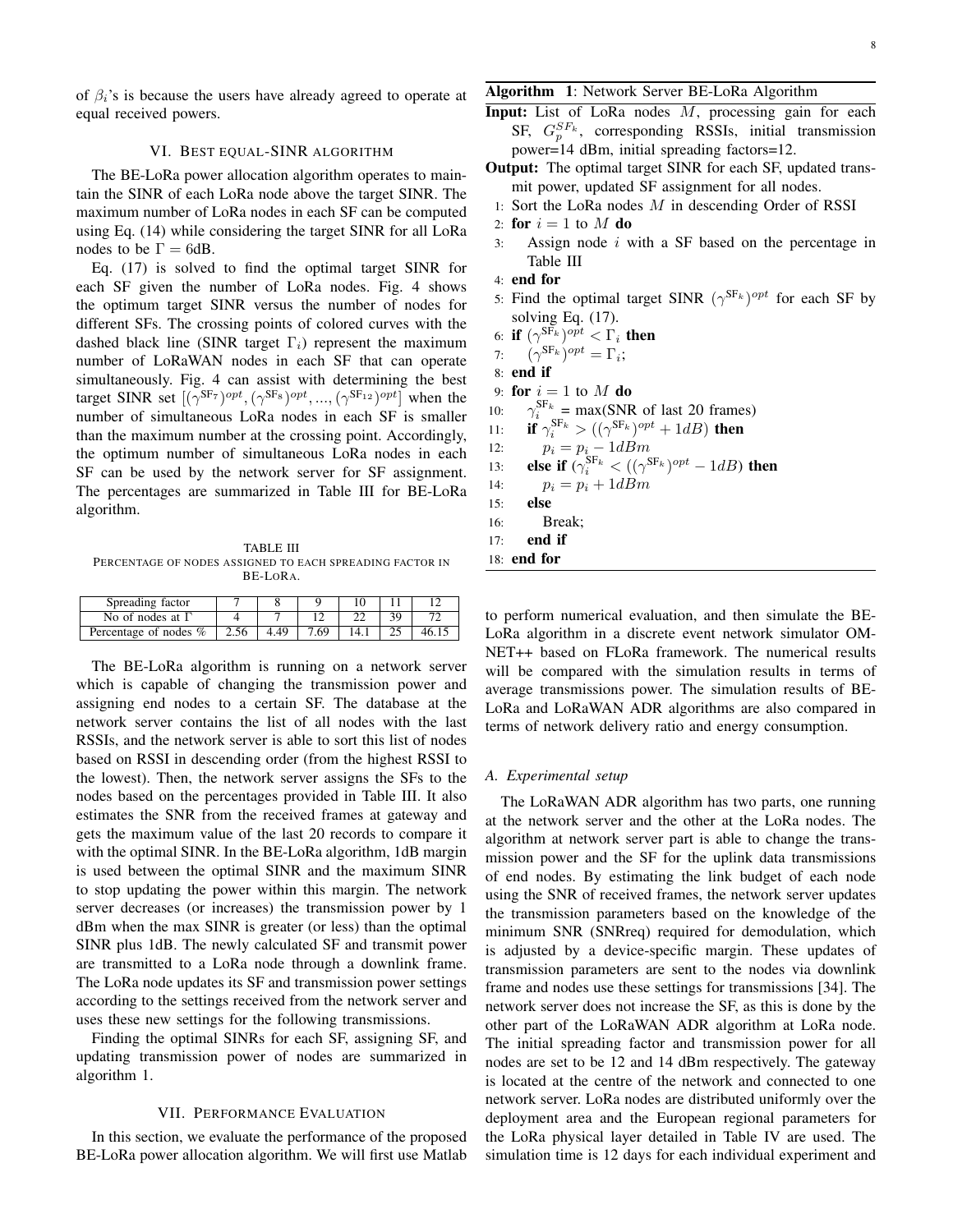the simulations included a warm-up period of 2 days. We run 10 iterations of each experiment (BE-LoRa and LoRaWAN ADR) according to the independent replication method in OMNET++. The plots show the average value obtained over all replications. The other network parameters follow the specifications given in [34].

The number of LoRa nodes considered for the analysis are 156 nodes, which are equal to the total number of nodes at the target SINR  $\Gamma_i$ . The efficiency function and a comparison between numerical and simulation results is presented. Next, the delivery ratio, energy consumed, transmit power and number of ADR commands are estimated in each SF when the number of nodes is 624. Finally, the performance in terms of delivery ratio, energy consumed, and number of collisions is compared for varying number of nodes, i.e., {156, 312, 468, 612}.

The LoRaWAN ADR algorithm estimates the link quality using the maximum SNR value of the past 20 records. This is ideal when there is no variability in the channel quality. It is assumed that both algorithms operate in the channel condition where the standard deviation of the path loss is assumed to be 0dB; otherwise some transmissions might not be able to reach the destination, rendering the results inconclusive [34].

The common system parameters that are used in the evaluation are summarized in Table IV.

TABLE IV LIST OF SYSTEM PARAMETERS USED IN EVALUATION.

| <b>System Parameters</b>                                    |                       |
|-------------------------------------------------------------|-----------------------|
| $L$ , Information bits per frame                            | 80                    |
| $\alpha$ , a constant that depends on the system modulation |                       |
| Bandwidth (BW)                                              | 125 KHz               |
| Additive White Gaussian noise $\sigma^2$                    | $3.2 \times 10^{-15}$ |
| Frequency $(f)$                                             | 868 MHz               |
| Target SINR $(\Gamma_i)$                                    | 6 dB                  |
| Network size                                                | 480m X 480m           |
| Transmission Power                                          | 2 dBm to 14 dBm       |
| Spreading factor                                            | 7 to 12               |
| Code Rate                                                   | 4/5                   |

## *B. Efficiency function*

The results presented in Fig. 4 indicate that the higher the number of active nodes in the network, the lower the optimum target SINR. To show the impact of network scale on the system efficiency, the efficiency function as defined in Eq. (6) is computed against the varying number of nodes in each SF  $M_k$ . Fig. 5 plots the efficiency functions for different SFs. It is shown that for each SF, the efficiency function increases with the increasing number of nodes until the maximum point where all the nodes of that SF achieve the optimum target SINR  $\Gamma_i$ . The efficiency function starts to decrease when the number of nodes in a LoRaWAN is more than the optimum number. These results are significant from a network designer's perspective, where the system efficiency can be identified for a particular SF and the number of LoRaWAN nodes.

## *C. Comparison between average transmission power numerical evaluation and simulation*

The BE-LoRa algorithm is evaluated using both MATLAB and OMNET++ with the same parameter settings. The results



Fig. 4. Optimum target SINR as a function of the number of LoRa nodes simultaneously transmitting with different spreading factors.



Fig. 5. The efficiency function versus the number of LoRaWAN nodes for different SFs

are compared in terms of the average transmission power in each SF. In the evaluation, we consider a LoRaWAN with 156 nodes randomly distributed at fixed distances from the gateway that is located at the cell center. All nodes are assigned with a SF based on the percentages presented in Table III. The transmission powers of nodes in the numerical evaluation were computed by solving (16). Fig. 6 plots the average transmission powers for all SFs obtained by both numerical evaluation and simulation. It can be observed that the numerical evaluation results match the simulation results with small errors in some SFs (i.e. SF7 and SF10) due to the round function that is applied to find the nearest average transmission power in each SF.

# *D. Comparison between BE-LoRa and legacy ADR*

In this section, we present the performance of the proposed BE-LoRa power allocation algorithm by comparing it with the legacy ADR scheme as specified in the LoRaWAN standard.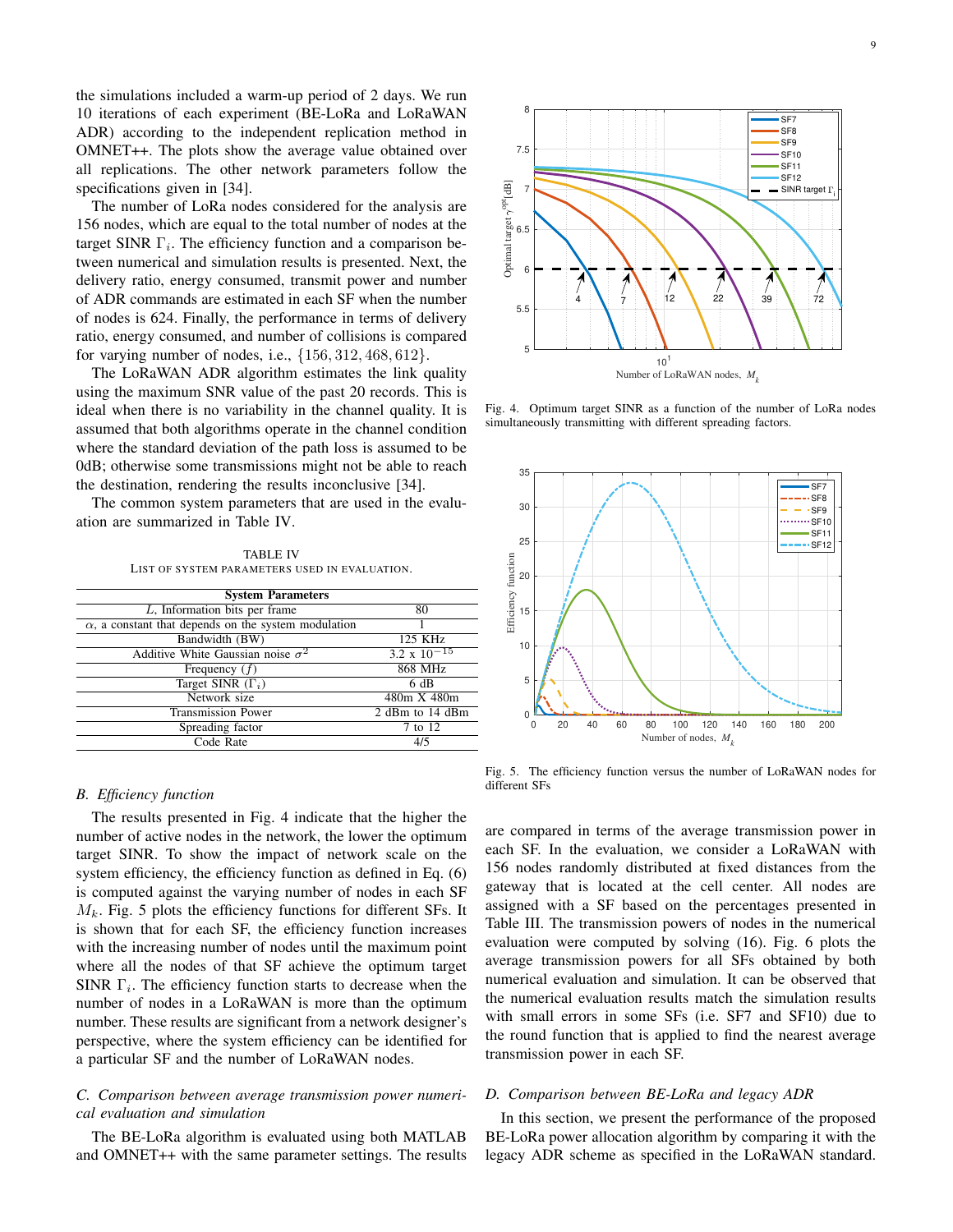

Fig. 6. Average transmission powers obtained by numerical evaluation and simulation.

We consider a LoRa network with 624 Class A nodes and the two algorithms are compared in terms of delivery ratio, energy consumption per successful transmission, average node transmit power and convergence speed. The state-based energy consumer module in FLoRa is used to model the energy expenditure of LoRa nodes. It computes the energy consumed depending on the time spent by the LoRa radio in the main three states: transmit, receive and sleep state [34]. The energy consumed in the transmit state depends on the values of instantaneous current of each transmission power level [12]. The sleep state occurs after transmitting or receiving a frame and the current drawn during the receive and sleep modes are derived from the Semtech SX1272/73 datasheet with a supply voltage of 3.3 V [35].

*1) SF assignment:* Fig. 7 shows the number of nodes in each SF for both BE-LoRa and ADR schemes. In the legacy LoRaWAN ADR, assignment of SFs to the nodes is based on the link budget between the node and the gateway. One of the disadvantages of updating SF in LoRaWAN ADR algorithm is that if all nodes are located equidistant from the gateway, one SF will be assigned to all nodes. On the other hand, the SF assignment in BE-LoRa is aligned with the breakdown in Table IV. The SFs are assigned to the nodes based on the optimal SINRs, which guarantees that all nodes achieve these optimal values using a minimal transmission power. It is shown in Fig. 7 that BE-LoRa decreased the number of nodes in SF7, SF11 and SF12 while increasing the number of nodes in the other SFs (SF8, SF9, and SF10). Efficient assignment of SFs in the BE-LoRa algorithm leads to less collisions (increased packet delivery ratio) and improves the energy consumption. Moreover, increasing the number of nodes in one SF leads to more collisions as shown in SF12 of ADR LoRaWAN compared with the BE-LoRa algorithm. Fig. 1. 1.1 and the current content is the delivery ratio is the delivery ratio of the delivery ratio of the delivery ratio of the delivery ratio of the delivery ratio of the delivery ratio of the delivery ratio of the de

*2) Delivery ratio:* Next, we compare the two algorithms in terms of delivery ratio. The delivery ratio is computed as the number of successful packets received by the network server divided by the number of packets sent by all LoRa nodes.



Fig. 7. SF assignment in LoRaWAN ADR and BE-LoRa algorithms

and the LoRaWAN ADR algorithm. It can be observed that the delivery ratio of BE-LoRa is higher than LoRaWAN ADR for all SFs. The delivery ratio declines with the increase in SF index number. This is because nodes assigned with a higher SF are located farther from the gateway and hence suffer from higher channel error rates. It can be also seen that the BE-LoRa algorithm offers a significant improvement when SF increases.



Fig. 8. Delivery ratio comparison between BE-LoRa and LoRaWAN ADR

*3) Energy consumption:* Fig. 9 plots the energy consumption per successful transmission for both algorithms. The energy consumption is computed as the total energy consumed by all LoRa nodes divided by the number of packets successfully received by the network server. It can be observed that BE-LoRa provides a significant decrease in the energy consumption for all SFs. For example, if we observe at SF12, the energy consumed for BE-LoRa algorithm is 500 mJ, while the energy consumed for LoRaWAN ADR is 800 mJ. These results highlight the performance gains achieved by the proposed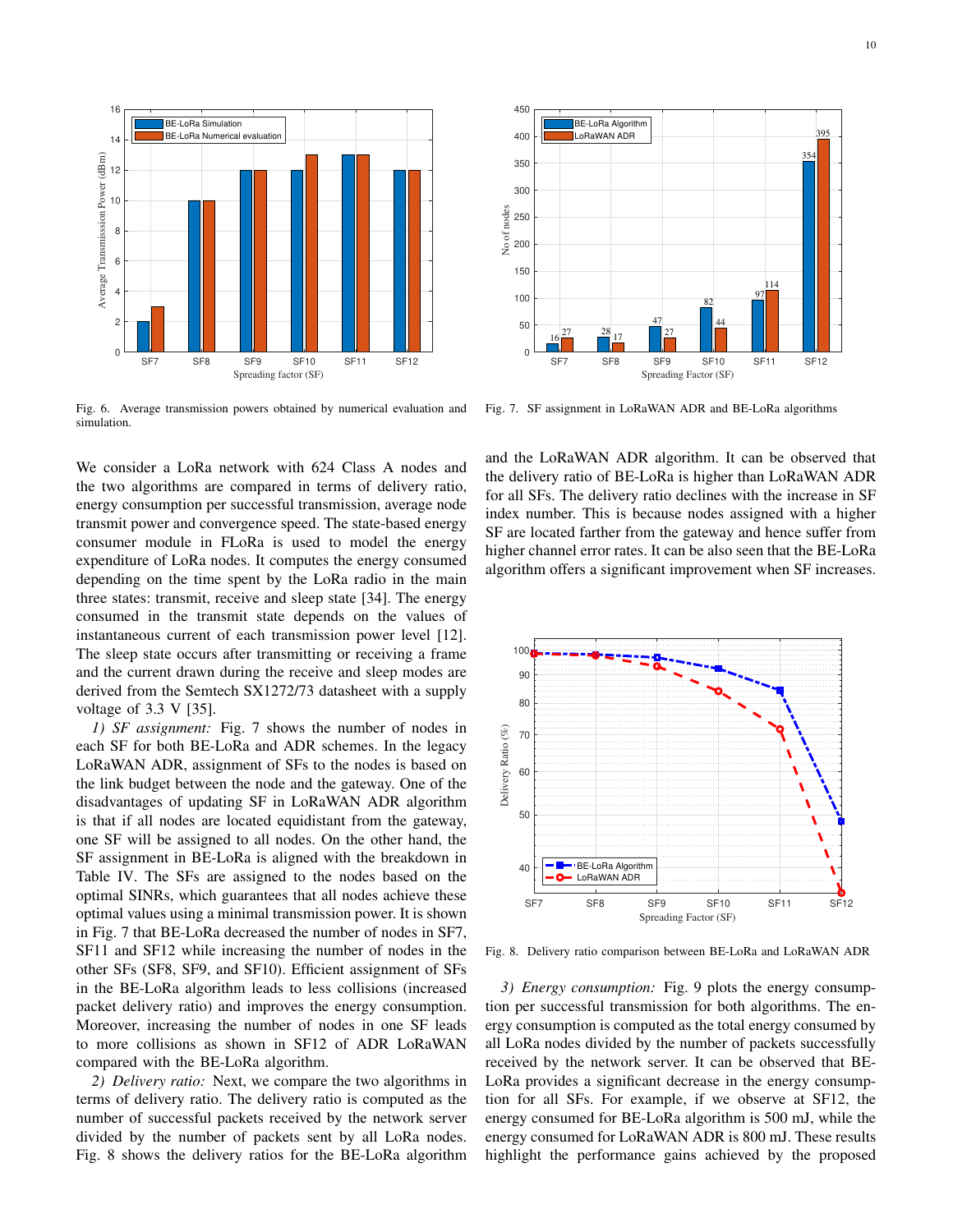BE-LoRa algorithm in terms of energy consumption. This is



Fig. 9. Energy consumption comparison between BE-LoRa and LoRaWAN ADR

because all of the nodes in the BE-LoRa algorithm achieve the optimal target SINR which maximizes the utility function defined in Eq. (13). Compared to the legacy LoRaWAN ADR, BE-LoRa is more energy-efficient. The average transmit power of nodes in each SF is compared in Fig. 10. It can be seen that in LoRaWAN ADR all the nodes between SF8 - SF12 operate at the maximum transmit power of 14dBm. Referring to the SF assignment results in Fig. 7, 93% of the nodes in LoRaWAN ADR operate at 14dBm. However, in BE-LoRa even the highest transmit power is lower than 14dBm, and the percentage of nodes operating at this highest transmit power (13dBm) is only 47%. These results signify the performance gains that can be achieved by the proposed algorithm.



Fig. 10. Comparison of average transmit power of nodes between BE-LoRa and LoRaWAN ADR.

*4) Convergence speed:* Next, we compare the speed of convergence for the two algorithms, i.e. the time it takes to reach an equilibrium. In OMNET++ simulation, we cannot record this convergence time. Instead we use the average number of communication commands exchanged between the network server and each node to evaluate the convergence speed. The fewer the communication commands exchanged, the faster the algorithm converges. In LoRaWAN ADR, the system reaches the equilibrium by completing no of steps equal to  $floor(SNR_{margin}/3)$ , while in BE-LoRa the equilibrium is reached when all nodes achieve the optimal SINR plus a margin. Fig. 11 shows the average number of ADR commands received by a node to reach the equilibrium versus the SF. It is shown that BE-LoRa algorithm and LoRaWAN ADR algorithm requires approximately the same number of ADR commands to reach the equilibrium.



Fig. 11. Comparison of average number of ADR commands received by a node between BE-LoRa and LoRaWAN ADR in each SF.

*5) Impact of network density:* To further illustrate the improvement that the proposed BE-LoRa algorithm can offer as compared to the LoRaWAN ADR, we studied the performance at different network scale, i.e., 156, 312, 468, and 624 nodes distributed in the same geographic area. The delivery ratio and energy consumption is examined for both algorithms.

Fig. 12 shows that the delivery ratio decreases with the increase in the number of nodes for both BE-LoRa and LoRaWAN ADR algorithms, as the number of nodes increases from 150 to 624. This is expected as more nodes result in higher co-SF interference and more collisions. The packet delivery ratio for the proposed scheme is higher than the LoRaWAN ADR. For example, for no of nodes= 156, the packet delivery ratio of BE-LoRA is 91.13 %, while the packet delivery ratio of LoRaWAN ADR is 85.73 %. The difference in packet delivery ratio increases when the number of nodes increases, e.g., when no of nodes  $= 624$ , the packet delivery in BE-LoRa is 68.29 % and in LoRaWAN ADR is 53.82%.

Fig. 13 shows the energy consumption per successful transmission versus the number of nodes in the network. Compared to LoRaWAN ADR, the energy consumption in BE-LoRa is much lower. BE-LoRa saves energy in mJ by 32% with 156 nodes and 46% when the number of nodes is increased up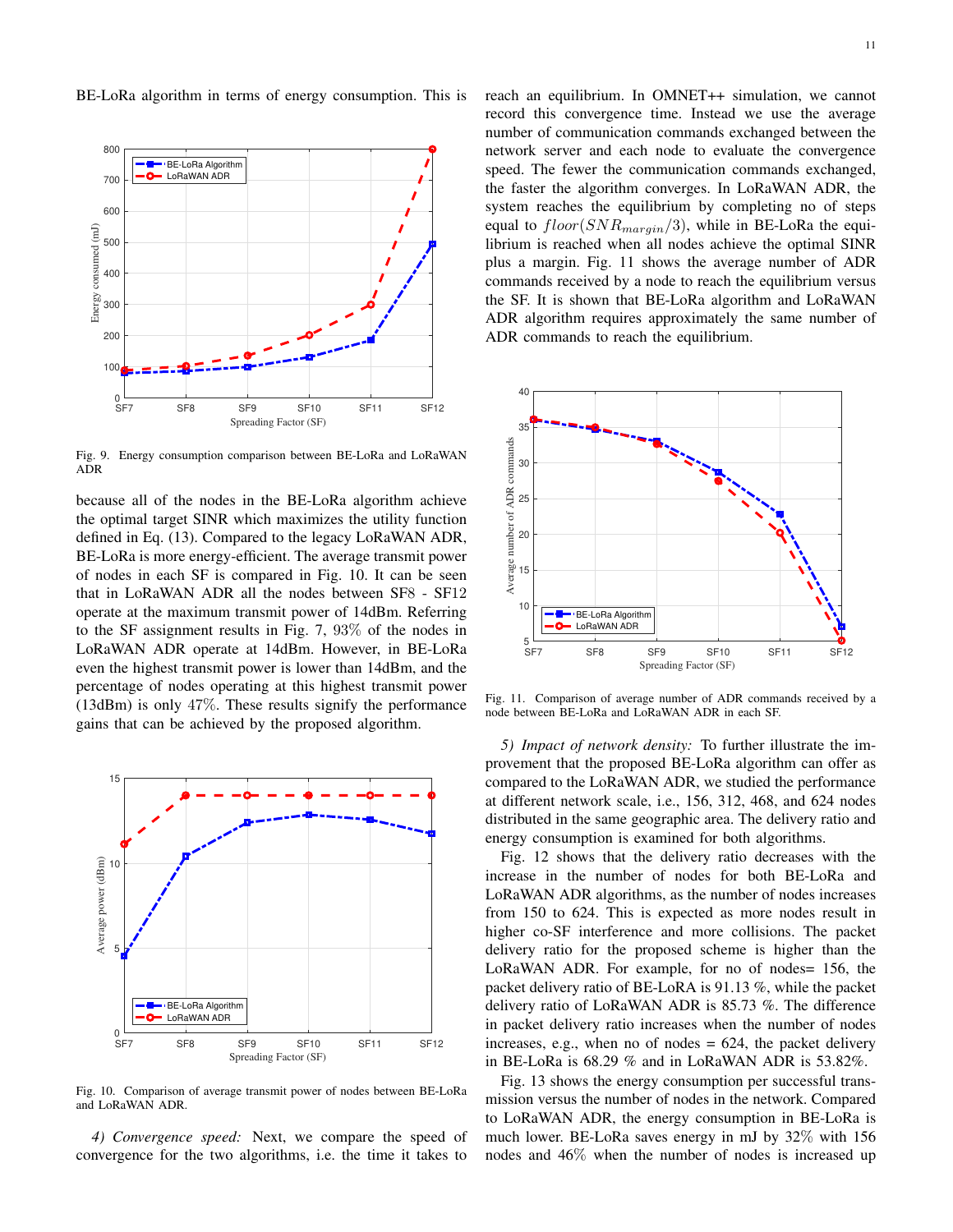

Fig. 12. Delivery ratio comparison between BE-LoRa and LoRaWAN ADR with different number of nodes.

to 624. This indicates the benefit that BE-LoRa can offer in terms of energy efficiency, especially for larger networks.



Fig. 13. Energy consumption comparison between BE-LoRa and LoRaWAN ADR with different number of nodes.

Fig. 14 shows the number of collisions occurring in the network for different network scales. It can be seen that the number of collisions increases with the increase in the number of nodes. Moreover, the number of collisions for BE-LoRa is lower than the the number of collisions observed for Lo-RaWAN ADR, thereby highlighting the superior performance of the proposed algorithm. The LoRaWAN ADR algorithm can improve the link budget by updating the spreading factor and transmission power for each link, but this approach does not take into consideration the interference caused by transmission from the same SF. This interference can significantly decrease delivery ratio in dense networks. On the other hand, the BE-LoRa algorithm is based on the best equal SINR game model in which the number of nodes is constrained in each SF based on the target SINR and the processing gains. The optimal SINRs are slightly decreased by increasing the number of



Fig. 14. Number of collisions occur in BE-LoRa algorithm and LoRaWAN ADR with different number of nodes, 156,312,468, 624 nodes.

nodes until reaching the target. The BE-LoRa algorithm leads the nodes to an appropriate choice of SF and guides them to transmit at lowest possible power to achieve these optimal SINRs.

#### VIII. CONCLUSION

In this paper, the power allocation problem for uplink communication in the long-range IoT networks has been investigated using game theory. We propose a best equal algorithm, which is a cooperation power allocation where the LoRa nodes behave in a fashion consistent with the information that the network server provides. This paper demonstrates the fair solution of equal received power that leads to maximizing the node packet delivery ratio and energy efficiency. We have shown that there exists an optimal solution and it is unique for each SF. We have also shown the effectiveness of BE-LoRa, which comes about from the assumption that the received signal strengths from all LoRa nodes are equal. The BE-LoRa algorithm is based on the number of nodes in each SF in which the interference is considered, and the optimal SINR that nodes should achieve is slightly reduced by increasing the number of nodes. Our simulation results showed that BE-LoRa has a higher delivery ratio and lower energy consumption compared with LoRaWAN ADR. Admission algorithm together with BE-LoRa at the network server to limit the number of LoRaWAN nodes in each SF is one of the future research directions of this work.

#### ACKNOWLEDGMENT

We thank the University of Northumbria and Cara for their support.

#### **REFERENCES**

- [1] "sigfox," 2016. [Online]. Available: http://www.sigfox.com.
- [2] S. Landström, J. Bergström, E. Westerberg, and D. Hammarwall, "NB-IoT: A sustainable technology for connecting billions of devices," *Ericsson Technology Review*, vol. 4, pp. 2–11, 2016.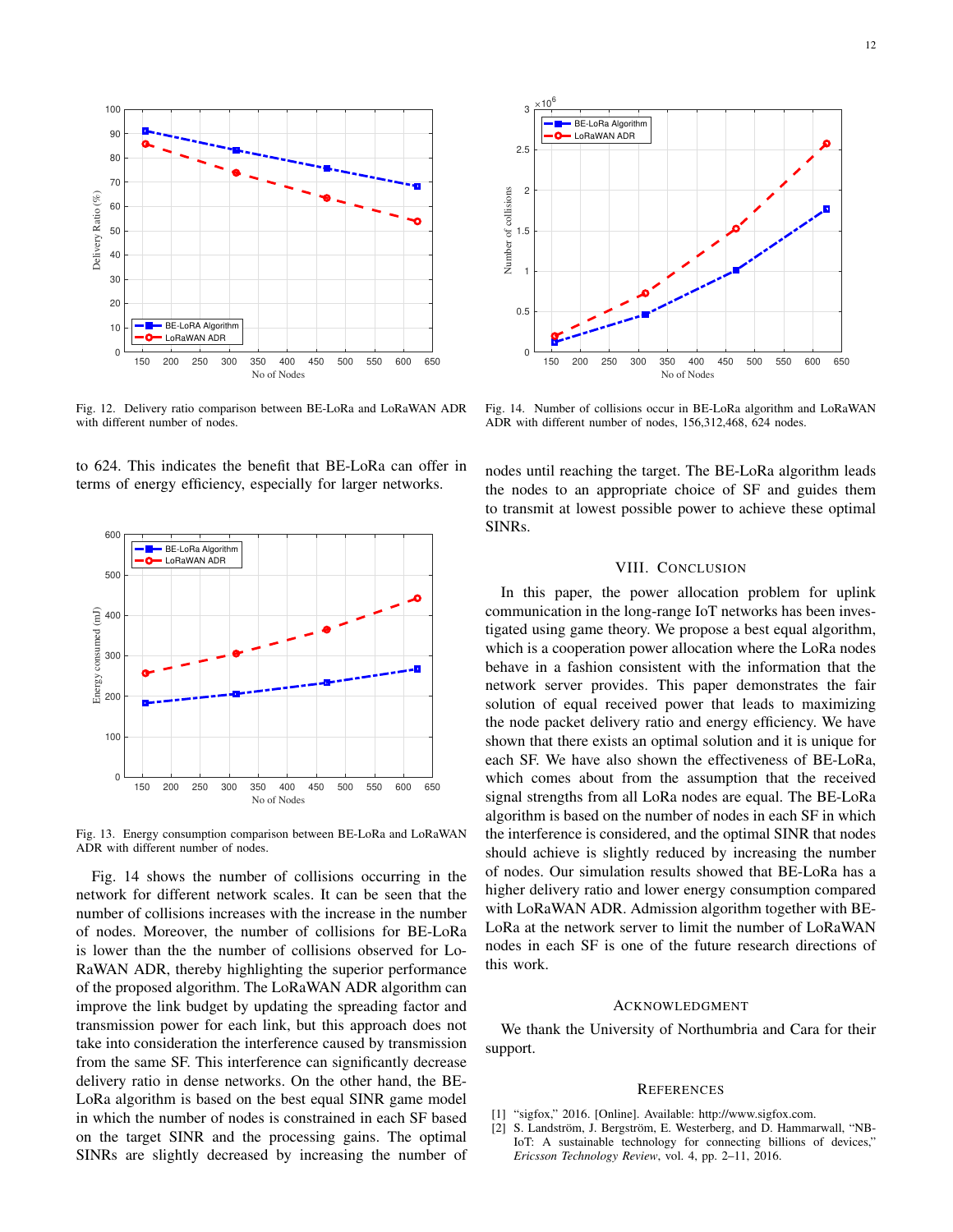- [3] "weightless," jan 2018. [Online]. Available: http://www.weightless.org/
- [4] N. Sornin, M. Luis, T. Eirich, T. Kramp, and O. Hersent, "LoRaWAN™ 1.0 Specification," http://www.lora-alliance.org, jan 2015.
- [5] Link-Labs, "A Comprehensive Look at Low Power, Wide Area Networks for Internet of Things Engineers and Decision Makers,"," 2016.
- [6] B. Reynders, W. Meert, and S. Pollin, "Power and spreading factor control in low power wide area networks," in *2017 IEEE International Conference on Communications (ICC)*. IEEE, 2017, pp. 1–6.
- [7] B. Reynders, Q. Wang, P. Tuset-Peiro, X. Vilajosana, and S. Pollin, "Improving reliability and scalability of lorawans through lightweight scheduling," *IEEE Internet of Things Journal*, vol. 5, no. 3, pp. 1830– 1842, 2018.
- [8] J. Haxhibeqiri, I. Moerman, and J. Hoebeke, "Low overhead scheduling of LoRa transmissions for improved scalability," *IEEE Internet of Things Journal*, vol. 6, no. 2, pp. 3097–3109, 2018.
- [9] O. Georgiou and U. Raza, "Low power wide area network analysis: Can LoRa scale?" *IEEE Wireless Communications Letters*, vol. 6, no. 2, pp. 162–165, 2017.
- [10] K. Q. Abdelfadeel, V. Cionca, and D. Pesch, "Fair adaptive data rate allocation and power control in lorawan," in *2018 IEEE 19th International Symposium on" A World of Wireless, Mobile and Multimedia Networks"(WoWMoM)*, 2018, pp. 14–15.
- [11] B. Reynders, W. Meert, and S. Pollin, "Range and coexistence analysis of long range unlicensed communication," in *2016 23rd International Conference on Telecommunications (ICT)*. IEEE, 2016, pp. 1–6.
- [12] M. C. Bor, U. Roedig, T. Voigt, and J. M. Alonso, "Do LoRa lowpower wide-area networks scale?" in *Proceedings of the 19th ACM International Conference on Modeling, Analysis and Simulation of Wireless and Mobile Systems*. ACM, 2016, pp. 59–67.
- [13] F. den Abeele, J. Haxhibeqiri, I. Moerman, and J. Hoebeke, "Scalability analysis of large-scale LoRaWAN networks in ns-3," *IEEE Internet of Things Journal*, vol. 4, no. 6, pp. 2186–2198, 2017.
- [14] D. Magrin, M. Centenaro, and L. Vangelista, "Performance evaluation of LoRa networks in a smart city scenario," in *2017 IEEE International Conference on Communications (ICC)*. IEEE, 2017, pp. 1–7.
- [15] D. Croce, M. Gucciardo, S. Mangione, G. Santaromita, and I. Tinnirello, "Impact of LoRa imperfect orthogonality: Analysis of link-level performance," *IEEE Communications Letters*, vol. 22, no. 4, pp. 796–799, 2018.
- [16] A. Mahmood, E. Sisinni, L. Guntupalli, R. Rondón, S. A. Hassan, and M. Gidlund, "Scalability analysis of a LoRa network under imperfect orthogonality," *IEEE Transactions on Industrial Informatics*, vol. 15, no. 3, pp. 1425–1436, 2018.
- [17] V. Sharma, G. Choudhary, I. You, J. D. Lim, and J. N. Kim, "Selfenforcing game theory-based resource allocation for LoRaWAN assisted public safety communications," *Journal of Internet Technology*, vol. 19, no. 2, pp. 515–530, 2018.
- [18] O. Seller and N. Sornin, "Low power long range transmitter," *US Patent 20140219329 A*, vol. 1, 2014.
- [19] L. Alliance, "LoRaWAN™ 1.0.3 Regional Parameters," 2018.
- [20] F. Adelantado, X. Vilajosana, P. Tuset-Peiro, B. Martinez, J. Melia-Segui, and T. Watteyne, "Understanding the limits of LoRaWAN," *IEEE Communications magazine*, vol. 55, no. 9, pp. 34–40, 2017.
- [21] A. Lavric and V. Popa, "Performance evaluation of LoRaWAN communication scalability in large-scale wireless sensor networks," *Wireless Communications and Mobile Computing*, vol. 2018, 2018.
- [22] S. Li, U. Raza, and A. Khan, "How Agile is the Adaptive Data Rate Mechanism of LoRaWAN?" in *2018 IEEE Global Communications Conference (GLOBECOM)*, 2018, pp. 206–212.
- [23] T. S. Rappaport *et al.*, *Wireless communications: principles and practice*. prentice hall PTR New Jersey, 1966.
- [24] A. Semtech, "120022," *LoRa Modulation Basics*, 2015.
- [25] C. Goursaud and J.-M. Gorce, "Dedicated networks for IoT: PHY/MAC state of the art and challenges," *EAI Endorsed Transactions on Internet of Things*, 2015.
- [26] C. U. Saraydar, N. B. Mandayam, D. J. Goodman, and Others, "Efficient power control via pricing in wireless data networks," *IEEE transactions on Communications*, vol. 50, no. 2, pp. 291–303, 2002.
- [27] A. Marquet, N. Montavont, and G. Z. Papadopoulos, "Towards an SDR implementation of LoRa: Reverse-engineering, demodulation strategies and assessment over Rayleigh channel," *Computer Communications*, vol. 153, pp. 595–605, 2020.
- [28] Y. Al-Gumaei, K. Noordin, A. Reza, and K. Dimyati, "A novel utility function for energy-efficient power control game in cognitive radio networks," *PLoS ONE*, vol. 10, no. 8, 2015.
- [29] D. Goodman and N. Mandayam, "Network assisted power control for wireless data," *Mobile Networks and Applications*, vol. 6, no. 5, pp. 409–415, 2001.
- [30] A. B. MacKenzie and S. B. Wicker, "Game theory in communications: Motivation, explanation, and application to power control," in *GLOBECOM'01. IEEE Global Telecommunications Conference (Cat. No. 01CH37270)*, vol. 2, 2001, pp. 821–826.
- [31] G. Alyfantis, S. Hadjiefthymiades, and L. Merakos, "On fair and efficient power control in cdma wireless data networks," in *Proceedings of 15th International Conference on Computer Communications and Networks*, 2006, pp. 309–314.
- [32] Z. Marantz, "On the optimality of network assisted power control for a general class of sigmoid functions," in *2013 Wireless Telecommunications Symposium (WTS)*. IEEE, 2013, pp. 1–5.
- [33] V. Rodriguez, "An analytical foundation for resource management in wireless communication," in *GLOBECOM'03. IEEE Global Telecommunications Conference (IEEE Cat. No. 03CH37489)*, vol. 2. IEEE, 2003, pp. 898–902.
- [34] M. Slabicki, G. Premsankar, and M. Di Francesco, "Adaptive configuration of lora networks for dense IoT deployments," *IEEE/IFIP Network Operations and Management Symposium: Cognitive Management in a Cyber World, NOMS 2018*, pp. 1–9, 2018.
- [35] D. Bankov, E. Khorov, and A. Lyakhov, "On the limits of lorawan channel access," in *2016 International Conference on Engineering and Telecommunication (EnT)*. IEEE, 2016, pp. 10–14.



Yousef Ali Al-Gumaei (Member, IEEE) received the Ph.D degrees in wireless communication from Electrical Department at University of Malaya (UM), Malaysia in 2017. From Jul 2017 to Jul 2019, he was Assistant Professor in the department of Electrical and Electronics at Al-Madinah International University (MEDIU), Malaysia. He is currently a visiting Research Fellow in the Faculty of Engineering and Environment at Northumbria University, Newcastle Upon Tyne, UK. He is a lecturer in the Department of Electrical-Electronics at IBB University from

2010. His research interests include resource allocations in wireless networks, game theory, and Internet of things, 5G.



Nauman Aslam (Member, IEEE) received the Ph.D. degree in engineering mathematics from Dalhousie University, Halifax, NS, Canada, in 2008, where he was an Assistant Professor. He is currently a Professor with the Department of Computer and Information Sciences, Northumbria University, Newcastle upon Tyne, U.K. He is also an Adjunct Assistant Professor with Dalhousie University. His research interests include wireless sensor network, energy efficiency, security, and WSN health applications.



Xiaomin Chen joined the Department of Computer and Information Sciences as a Lecturer in Jan 2016. Prior to this she worked as a Research Associate in the Department of Computer Science, Loughborough University, UK from Sep 2014 to Aug 2015. From Dec 2012 to Aug 2013, she worked as a Postdoc Research Fellow in the Hamilton Institute, National University of Ireland Maynooth, where she was awarded the PhD degree in Mathematics and Wireless Networking in Sep 2013. Her research is mainly focused on wireless networking, including

network protocol design, resource allocation and optimisation, network-level coding, network security.